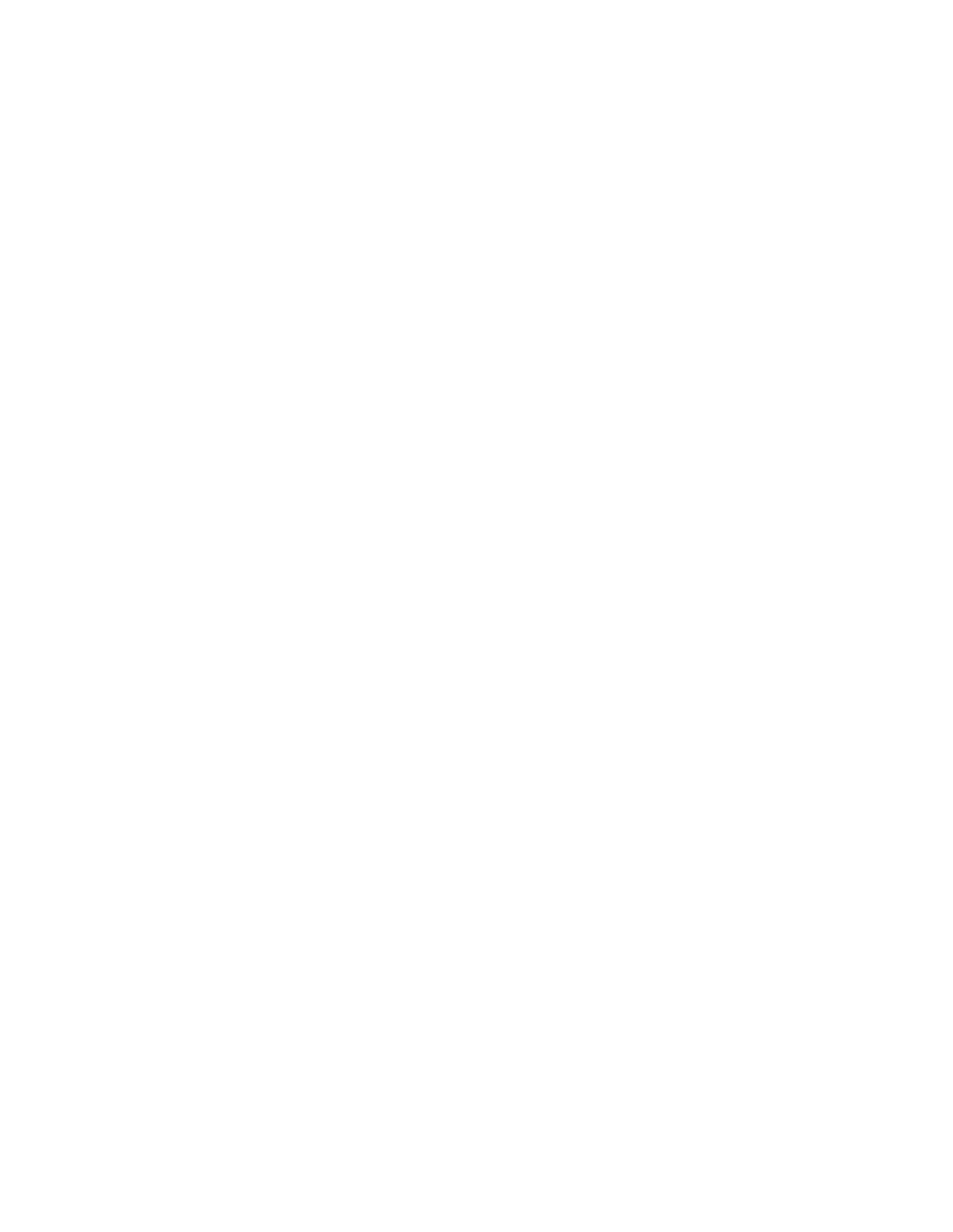# **HOME ENERGY ASSISTANCE PROGRAM APPLICATION**

**PLEASE READ THE INSTRUCTIONS ATTACHED TO THE BACK OF THE APPLICATION**. ANSWER **ALL** QUESTIONS. **DO NOT** WRITE IN THE **SHADED** AREAS. PLEASE **PRINT** CLEARLY AND SIGN THE FORM ON PAGE 5. **COMPLETE THE WHITE BOXES BELOW IN BLUE OR BLACK INK.**

|                                                                                                                                 |                           |                  |                         |  |             |                          |                                                        |                                               |                                            | <b>AGENCY USE ONLY</b> |                         |                            |                |                                     |              |
|---------------------------------------------------------------------------------------------------------------------------------|---------------------------|------------------|-------------------------|--|-------------|--------------------------|--------------------------------------------------------|-----------------------------------------------|--------------------------------------------|------------------------|-------------------------|----------------------------|----------------|-------------------------------------|--------------|
|                                                                                                                                 |                           |                  |                         |  |             |                          | <b>DSS</b>                                             |                                               |                                            |                        | OFA/ALTERNATE CERTIFIER |                            |                |                                     |              |
|                                                                                                                                 |                           |                  |                         |  |             |                          |                                                        |                                               |                                            |                        |                         |                            |                |                                     |              |
|                                                                                                                                 |                           |                  |                         |  |             |                          |                                                        |                                               |                                            |                        |                         |                            |                |                                     |              |
|                                                                                                                                 |                           |                  |                         |  |             |                          |                                                        |                                               |                                            |                        |                         |                            |                |                                     |              |
| CONTACT THE AGENCY ABOVE IF YOU NEED HELP                                                                                       |                           |                  | <b>DATE RECEIVED</b>    |  |             |                          |                                                        |                                               | <b>DATE RECEIVED</b>                       |                        |                         |                            |                |                                     |              |
| UNIT ID<br><b>APPLICATION DATE OFFICE</b>                                                                                       |                           | <b>WORKER ID</b> |                         |  | CASE        | <b>AGENCY USE ONLY</b>   | <b>CASE NUMBER</b>                                     |                                               |                                            |                        |                         | <b>REGISTRY NUMBER</b>     |                |                                     | VERS.        |
|                                                                                                                                 |                           |                  |                         |  | <b>TYPE</b> |                          |                                                        |                                               |                                            |                        |                         |                            |                |                                     |              |
| <b>CASE NAME</b>                                                                                                                |                           |                  |                         |  |             |                          |                                                        | $\Box$ REGULAR                                |                                            | $\Box$ HEATING EQPT    |                         |                            | $\Box$ COOLING |                                     |              |
|                                                                                                                                 |                           |                  |                         |  |             |                          |                                                        | $\Box$ EMERGENCY                              |                                            | $\Box$ CLEAN & TUNE    |                         |                            |                | <b>OTHER</b>                        |              |
| <b>SECTION 1: HOUSEHOLD COMPOSITION</b>                                                                                         |                           |                  |                         |  |             |                          |                                                        |                                               |                                            |                        |                         |                            |                |                                     |              |
| <b>APPLICANT INFORMATION</b><br><b>LAST NAME</b>                                                                                |                           |                  |                         |  |             |                          |                                                        |                                               |                                            |                        |                         |                            |                |                                     |              |
| <b>FIRST NAME</b>                                                                                                               |                           | MI               |                         |  |             |                          |                                                        |                                               |                                            |                        |                         |                            |                |                                     |              |
|                                                                                                                                 |                           |                  |                         |  |             | <b>OTHER NAME</b>        |                                                        |                                               |                                            |                        |                         |                            |                |                                     |              |
| <b>OTHER NAMES BY WHICH I HAVE BEEN KNOWN ARE:</b>                                                                              |                           |                  |                         |  |             |                          |                                                        |                                               |                                            |                        |                         | <b>OTHER NAME</b>          |                |                                     |              |
| <b>CURRENT STREET ADDRESS</b>                                                                                                   |                           |                  |                         |  |             |                          |                                                        | APT.#                                         |                                            | <b>CITY</b>            |                         |                            |                |                                     |              |
|                                                                                                                                 |                           |                  |                         |  |             |                          |                                                        |                                               |                                            |                        |                         |                            |                |                                     |              |
| <b>STATE</b><br>ZIP CODE<br><b>COUNTY</b>                                                                                       |                           |                  |                         |  |             |                          |                                                        | LENGTH OF TIME AT THIS ADDRESS? YEARS         |                                            |                        |                         |                            | <b>MONTHS</b>  |                                     |              |
| DAYTIME PHONE NUMBER WHERE I CAN BE REACHED (Area Code + Phone No.)                                                             |                           |                  |                         |  |             | <b>BEST TIME TO CALL</b> |                                                        |                                               | IF AN INTERVIEW IS NEEDED, I WOULD LIKE A: |                        |                         |                            |                |                                     |              |
|                                                                                                                                 |                           |                  |                         |  |             |                          |                                                        |                                               |                                            |                        |                         |                            |                |                                     |              |
|                                                                                                                                 |                           |                  |                         |  |             |                          |                                                        |                                               | Phone Interview                            |                        |                         | $\Box$ In Person Interview |                |                                     |              |
| MY MAILING ADDRESS (IF DIFFERENT FROM ABOVE) IS:                                                                                |                           |                  |                         |  |             |                          |                                                        |                                               |                                            |                        |                         |                            |                |                                     |              |
| <b>ADDRESS</b>                                                                                                                  |                           |                  | APT.#                   |  | <b>CITY</b> |                          |                                                        |                                               | <b>COUNTY</b>                              |                        |                         | STATE ZIP CODE             |                |                                     |              |
|                                                                                                                                 |                           |                  |                         |  |             |                          |                                                        |                                               |                                            |                        |                         |                            |                |                                     |              |
| HAVE YOU EVER APPLIED FOR HEAP?                                                                                                 | $\Box$ NO<br>$\sqcup$ YES |                  |                         |  |             |                          |                                                        | IF YES, ENTER DATE OF MOST RECENT APPLICATION |                                            |                        |                         |                            |                |                                     |              |
| LIST EVERYONE INCLUDING YOURSELF WHO CURRENTLY LIVES IN THE SAME HOUSE (If no one else, write NONE UNDER YOUR NAME):            |                           |                  |                         |  |             |                          |                                                        |                                               |                                            |                        |                         |                            |                |                                     |              |
|                                                                                                                                 |                           |                  | DATE OF<br><b>BIRTH</b> |  | <b>SEX</b>  |                          | <b>GENDER IDENTITY</b><br>(Optional)                   |                                               | <b>RELATION</b>                            |                        |                         | SOCIAL SECURITY            |                | CITIZEN /<br><b>NATIONAL</b>        |              |
| <b>CD</b> LN<br><b>FIRST NAME</b><br>MI                                                                                         | <b>LAST NAME</b>          |                  | MO. DAY YR. M/F         |  |             |                          | Male, Female, Non-Binary,<br>X, Transgender, Different |                                               | TO ME                                      |                        |                         | <b>NUMBER</b>              |                | <b>OR</b><br><b>QUALIFIED ALIEN</b> |              |
|                                                                                                                                 |                           |                  |                         |  |             |                          | Identity (Please describe)                             |                                               |                                            |                        |                         |                            |                |                                     |              |
| 1 01                                                                                                                            |                           |                  |                         |  |             |                          |                                                        |                                               | <b>SELF</b>                                |                        |                         |                            |                | $\square$ YES                       | $\square$ NO |
| 1 02                                                                                                                            |                           |                  |                         |  |             |                          |                                                        |                                               |                                            |                        |                         |                            |                | $\Box$ YES                          | $\square$ NO |
| 1 03                                                                                                                            |                           |                  |                         |  |             |                          |                                                        |                                               |                                            |                        |                         |                            |                | $\Box$ YES                          | $\square$ NO |
|                                                                                                                                 |                           |                  |                         |  |             |                          |                                                        |                                               |                                            |                        |                         |                            |                | $\square$ YES                       | $\square$ NO |
| 1 04                                                                                                                            |                           |                  |                         |  |             |                          |                                                        |                                               |                                            |                        |                         |                            |                |                                     |              |
| 1 05                                                                                                                            |                           |                  |                         |  |             |                          |                                                        |                                               |                                            |                        |                         |                            |                | $\square$ YES                       | $\square$ NO |
| 1 06                                                                                                                            |                           |                  |                         |  |             |                          |                                                        |                                               |                                            |                        |                         |                            |                | $\Box$ YES                          | $\square$ NO |
| If there are more members in your household, please attach a separate sheet of paper.                                           |                           |                  |                         |  |             |                          |                                                        |                                               | Total Number in Household: _____           |                        |                         |                            |                |                                     |              |
| Is anyone in your household blind or disabled? $\Box$ YES $\Box$ NO If yes, who? $\Box$                                         |                           |                  |                         |  |             |                          |                                                        |                                               |                                            |                        |                         |                            |                |                                     |              |
| DO YOU OR DOES ANYONE LIVING AT YOUR ADDRESS GET OR HAVE RECENTLY APPLIED FOR SUPPLEMENTAL NUTRITION ASSISTANCE PROGRAM (SNAP)? |                           |                  |                         |  |             |                          |                                                        |                                               |                                            |                        |                         |                            |                |                                     |              |
| $\Box$ YES $\Box$ NO                                                                                                            |                           |                  |                         |  |             |                          |                                                        | CASE NUMBER _____________________________     |                                            |                        |                         |                            |                |                                     |              |
| DO YOU OR DOES ANYONE LIVING AT YOUR ADDRESS GET OR HAVE RECENTLY APPLIED FOR TEMPORARY ASSISTANCE?                             |                           |                  |                         |  |             |                          |                                                        |                                               |                                            |                        |                         |                            |                |                                     |              |
| □ YES □ NO<br>CASE NUMBER                                                                                                       |                           |                  |                         |  |             |                          |                                                        |                                               |                                            |                        |                         |                            |                |                                     |              |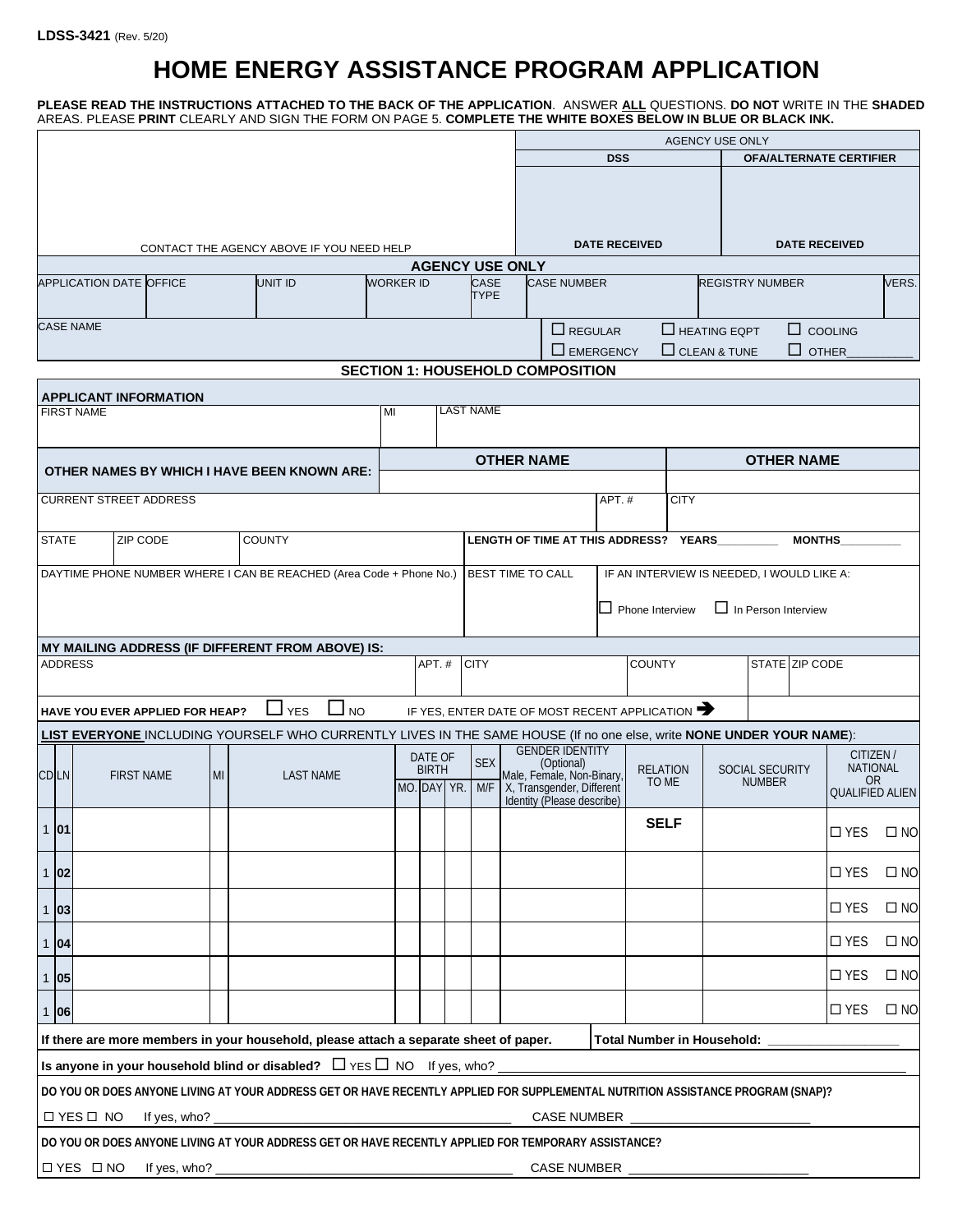# **SECTION 2: HOUSING –** CHECK **() ONE** BOX ONLY

| <b>HOMEOWNER</b><br>Single Family House or Mobile Home<br>Multi-Family House; List Number of Units ____<br>Co-op/Condo Owner<br><b>Life Estate/Use</b><br><b>OTHER</b><br>I live with someone else and share expenses<br>$\perp$<br>I pay for a room<br>I pay room and board<br><b>Permanent hotel/motel</b>                                  | <b>RENTER</b><br><b>Private House, Apartment or Mobile Home</b><br><b>SUBSIDIZED RENT</b><br>□ Private Subsidized Housing<br>□ Public Housing Project or Senior Housing<br>Public Subsidized Housing<br>Do you receive a HUD utility allowance?<br>$\Box$ Yes If yes, how much \$<br>No |
|-----------------------------------------------------------------------------------------------------------------------------------------------------------------------------------------------------------------------------------------------------------------------------------------------------------------------------------------------|-----------------------------------------------------------------------------------------------------------------------------------------------------------------------------------------------------------------------------------------------------------------------------------------|
| <b>MY MONTHLY RENT OR MORTGAGE PAYMENT IS:</b>                                                                                                                                                                                                                                                                                                |                                                                                                                                                                                                                                                                                         |
| $\frac{1}{2}$ NONE                                                                                                                                                                                                                                                                                                                            |                                                                                                                                                                                                                                                                                         |
| IF APPLICABLE, THE NAME OF THE APARTMENT BUILDING OR HOUSING PROJECT I LIVE IN IS:                                                                                                                                                                                                                                                            |                                                                                                                                                                                                                                                                                         |
|                                                                                                                                                                                                                                                                                                                                               |                                                                                                                                                                                                                                                                                         |
| DO YOU OR DOES ANYONE IN YOUR HOUSEHOLD RECEIVE A SENIOR CITIZEN RENT INCREASE EXEMPTION (SCRIE)?                                                                                                                                                                                                                                             |                                                                                                                                                                                                                                                                                         |
| $\Box$ YES<br>$\Box$ NO                                                                                                                                                                                                                                                                                                                       |                                                                                                                                                                                                                                                                                         |
| 1. DO YOU PAY SEPARATELY FOR HEAT?                                                                                                                                                                                                                                                                                                            | <b>SECTION 3: HEAT AND UTILITY INFORMATION</b><br>Yes- Complete information below $\Box$<br>No                                                                                                                                                                                          |
| My main source of heat is<br>$\Box$ Natural Gas<br>$\Box$ Fuel Oil<br>$\Box$ Electric<br>□ Wood/Wood Pellets<br>$\Box$ Kerosene                                                                                                                                                                                                               | Coal or Corn<br>□ Propane or Bottle Gas<br>$\perp$                                                                                                                                                                                                                                      |
| My fuel tank is: $\Box$ Individual Tank<br>$\Box$ Metered Tank                                                                                                                                                                                                                                                                                |                                                                                                                                                                                                                                                                                         |
| Is the heating bill in your name? $\Box$ YES<br>II NO<br>If No, name on the bill: $\frac{1}{2}$ and $\frac{1}{2}$ and $\frac{1}{2}$ and $\frac{1}{2}$ and $\frac{1}{2}$ and $\frac{1}{2}$ and $\frac{1}{2}$ and $\frac{1}{2}$ and $\frac{1}{2}$ and $\frac{1}{2}$ and $\frac{1}{2}$ and $\frac{1}{2}$ and $\frac{1}{2}$ and $\frac{1}{2}$ and |                                                                                                                                                                                                                                                                                         |
| Are you directly responsible to pay the bill? $\Box$ YES                                                                                                                                                                                                                                                                                      | $\Box$ NO                                                                                                                                                                                                                                                                               |
|                                                                                                                                                                                                                                                                                                                                               |                                                                                                                                                                                                                                                                                         |
|                                                                                                                                                                                                                                                                                                                                               |                                                                                                                                                                                                                                                                                         |
|                                                                                                                                                                                                                                                                                                                                               |                                                                                                                                                                                                                                                                                         |
|                                                                                                                                                                                                                                                                                                                                               |                                                                                                                                                                                                                                                                                         |
|                                                                                                                                                                                                                                                                                                                                               |                                                                                                                                                                                                                                                                                         |
| 2. DO YOU PAY A SEPARATE ELECTRIC BILL FOR UTILITIES OTHER THAN HEAT?                                                                                                                                                                                                                                                                         |                                                                                                                                                                                                                                                                                         |
| YES - Complete information below<br>$\Box$ NO                                                                                                                                                                                                                                                                                                 |                                                                                                                                                                                                                                                                                         |
| If yes, is the electric bill in your name? $\Box$ YES<br>$\Box$ NO                                                                                                                                                                                                                                                                            |                                                                                                                                                                                                                                                                                         |
|                                                                                                                                                                                                                                                                                                                                               |                                                                                                                                                                                                                                                                                         |
|                                                                                                                                                                                                                                                                                                                                               |                                                                                                                                                                                                                                                                                         |
| Is electric necessary to run the furnace?<br>II YES                                                                                                                                                                                                                                                                                           | <b>NO</b>                                                                                                                                                                                                                                                                               |
| Is electricity necessary to operate the thermostat in your apartment?                                                                                                                                                                                                                                                                         | <b>YES</b><br><b>NO</b>                                                                                                                                                                                                                                                                 |
| ARE BOTH HEAT AND ELECTRIC INCLUDED IN YOUR RENT?<br>3.                                                                                                                                                                                                                                                                                       | <b>YES</b><br><b>NO</b><br>$\Box$                                                                                                                                                                                                                                                       |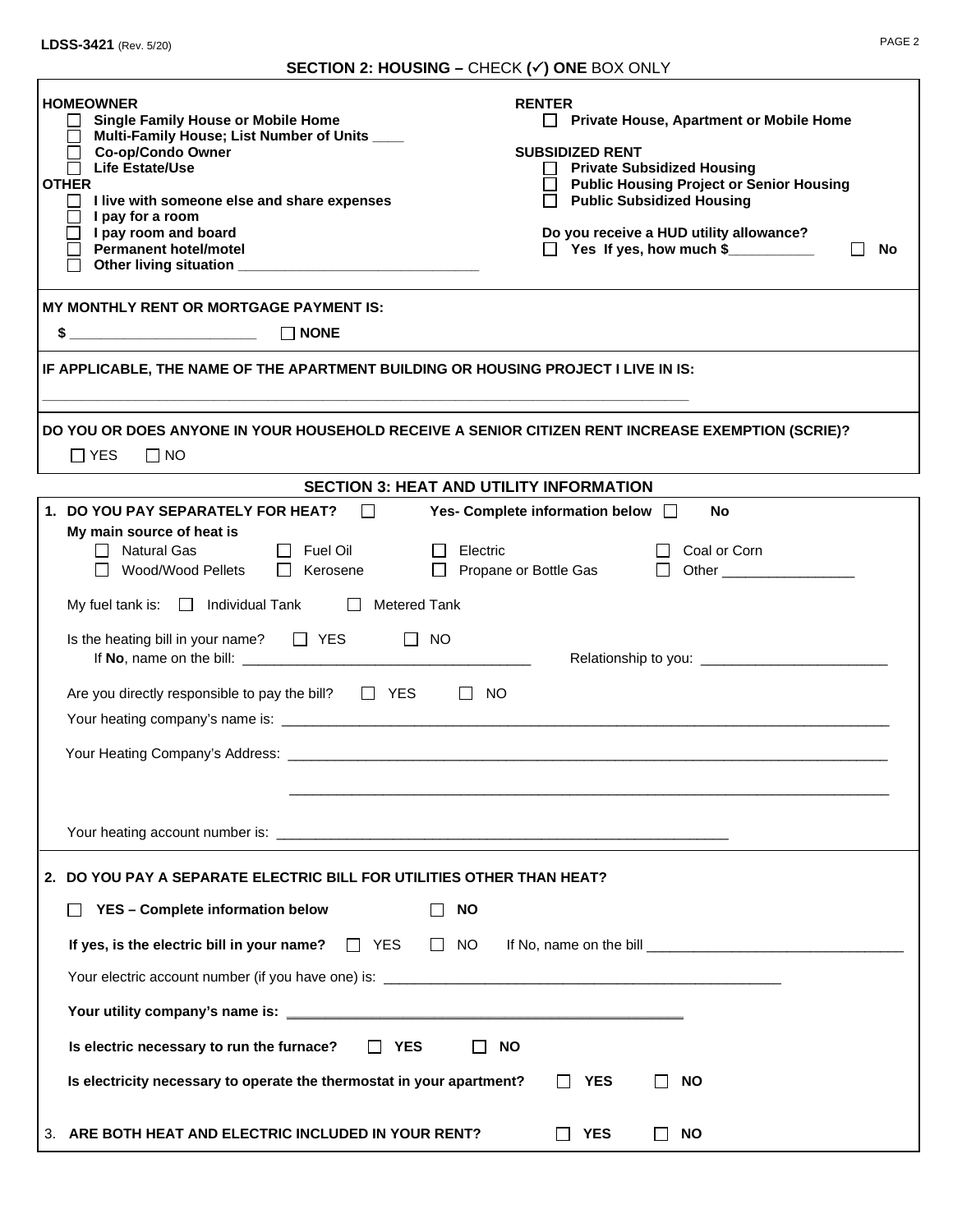### **SECTION 4: HOUSEHOLD INCOME**

|                                                |              | REPORT ANY INCOME FOR <b>ALL HOUSEHOLD MEMBERS</b> .  ALL AMOUNTS MUST BE REPORTED AS <b>GROSS</b><br><b>MONTHLY INCOME BEFORE ANY DEDUCTIONS. ATTACH ADDITIONAL SHEETS IF NECESSARY.</b>                                                     |                                                    |                                                      |                         |
|------------------------------------------------|--------------|-----------------------------------------------------------------------------------------------------------------------------------------------------------------------------------------------------------------------------------------------|----------------------------------------------------|------------------------------------------------------|-------------------------|
| <b>CHECK YES OR</b><br>NO FOR EACH $(\sqrt{})$ |              | <b>TYPE OF INCOME</b>                                                                                                                                                                                                                         | IF YES. GIVE AMOUNT                                | ADDITIONAL INFORMATION                               | <b>WHO</b><br>RECEIVES? |
|                                                |              | SOCIAL SECURITY AMOUNT                                                                                                                                                                                                                        | <b>GROSS MONTHLY AMOUNT</b>                        | Indicate amount you pay for :<br>Medicare<br>Part B: |                         |
|                                                |              | □ YES □ NO BEFORE MEDICARE PART B & D                                                                                                                                                                                                         |                                                    |                                                      |                         |
|                                                |              |                                                                                                                                                                                                                                               |                                                    | Medicare<br>Part D:                                  |                         |
|                                                |              | SOCIAL SECURITY DISABILITY AMOUNT                                                                                                                                                                                                             | <b>GROSS MONTHLY AMOUNT</b>                        | Indicate amount you pay for :<br>Medicare<br>Part B: |                         |
|                                                |              | □ YES □ NO BEFORE MEDICARE PART B & D                                                                                                                                                                                                         | \$                                                 | Medicare<br>Part D:                                  |                         |
|                                                |              |                                                                                                                                                                                                                                               | <b>GROSS MONTHLY AMOUNT</b>                        |                                                      |                         |
| □ YES                                          | $\Box$ NO    | SUPPLEMENTAL SECURITY INCOME (SSI)                                                                                                                                                                                                            | \$                                                 | Employer                                             |                         |
|                                                |              |                                                                                                                                                                                                                                               | <b>NEEKLY \$</b><br>$\Box$ BI-WEEKLY \$            |                                                      |                         |
|                                                |              | DYES D NO WAGES<br>SUBMIT WAGE STUBS FOR THE PAST 4 WEEKS.                                                                                                                                                                                    | <b>O</b> MONTHLY \$<br><b>SEMI-MONTHLY</b>         |                                                      |                         |
|                                                |              |                                                                                                                                                                                                                                               | $\Box$ WEEKLY \$                                   | Employer                                             |                         |
|                                                |              | Note: Gross Weekly amounts are multiplied by<br>4.333333 to calculate the monthly amount.                                                                                                                                                     | $\Box$ BI-WEEKLY \$<br>$\Box$ MONTHLY \$           |                                                      |                         |
|                                                |              | Gross Bi-Weekly amounts are multiplied by<br>2.166666 to calculate the monthly amount.                                                                                                                                                        | $\Box$ SEMI-MONTHLY<br>$\Box$ WEEKLY \$            | Employer                                             |                         |
|                                                |              |                                                                                                                                                                                                                                               | $\Box$ BI-WEEKLY \$                                |                                                      |                         |
|                                                |              |                                                                                                                                                                                                                                               | $\Box$ MONTHLY \$<br>$\Box$ SEMI-MONTHLY           |                                                      |                         |
|                                                |              |                                                                                                                                                                                                                                               | $\Box$ WEEKLY \$<br>$\Box$ BI-WEEKLY \$            | Employer                                             |                         |
|                                                |              |                                                                                                                                                                                                                                               | $\Box$ MONTHLY \$                                  |                                                      |                         |
|                                                |              | PENSION/RETIREMENT Private and/or government                                                                                                                                                                                                  | $\Box$ SEMI-MONTHLY<br><b>GROSS MONTHLY AMOUNT</b> | Source of Pension                                    |                         |
| □ YES                                          | $\square$ NO |                                                                                                                                                                                                                                               | \$<br><b>GROSS MONTHLY AMOUNT</b>                  |                                                      |                         |
| □ YES                                          | $\square$ NO | <b>VETERAN'S BENEFITS</b>                                                                                                                                                                                                                     | S                                                  |                                                      |                         |
| □ YES                                          | $\square$ NO | DISABILITY private or NYS                                                                                                                                                                                                                     | <b>GROSS WEEKLY AMOUNT</b>                         | Source                                               |                         |
| □ YES                                          | $\square$ NO | CONTRIBUTION from someone outside the household                                                                                                                                                                                               | <b>GROSS MONTHLY AMOUNT</b><br>\$                  | Name of Contributor                                  |                         |
| □ YES                                          | $\Box$ NO    | <b>CHILD SUPPORT</b>                                                                                                                                                                                                                          | <b>GROSS WEEKLY AMOUNT</b>                         | Source                                               |                         |
|                                                |              | ALIMONY/SPOUSAL SUPPORT including payments for GROSS MONTHLY AMOUNT<br>$\Box$ YES $\Box$ NO mortgage, utility bills, etc.                                                                                                                     |                                                    | Source                                               |                         |
| □ YES                                          | $\square$ NO | RENTAL INCOME apartment, garage, land, etc.                                                                                                                                                                                                   | GROSS MONTHLY AMOUNT                               | <b>Type of Rental</b>                                |                         |
| □ YES                                          | $\square$ NO | ROOM/BOARD (received) etc.                                                                                                                                                                                                                    | <b>GROSS MONTHLY AMOUNT</b>                        | Name of Room/Boarder                                 |                         |
| $\square$ YES                                  | $\square$ NO | <b>WORKER'S COMPENSATION</b>                                                                                                                                                                                                                  | <b>GROSS WEEKLY AMOUNT</b>                         |                                                      |                         |
| □ YES □ NO                                     |              | UNEMPLOYMENT BENEFITS                                                                                                                                                                                                                         | <b>GROSS WEEKLY AMOUNT</b>                         | Start Date:                                          |                         |
|                                                |              |                                                                                                                                                                                                                                               |                                                    | End Date:                                            |                         |
| □ YES □ NO                                     |              | Income from savings, checking, CDs, money market<br>accounts, stocks, bonds, securities. IRA, annuity, and<br>401K distributions.                                                                                                             |                                                    | <b>ENTER INFORMATION ON NEXT PAGE</b>                |                         |
| □ YES □ NO                                     |              | IS THERE ANY OTHER INCOME FROM ANY OTHER<br>SOURCE?<br><b>ATTACH EXPLANATION</b>                                                                                                                                                              | <b>AMOUNT</b>                                      | Source                                               | WHO RECEIVES            |
|                                                |              | SELF-EMPLOYMENT INCOME                                                                                                                                                                                                                        |                                                    |                                                      |                         |
|                                                |              | <b>TYPE OF BUSINESS</b>                                                                                                                                                                                                                       |                                                    |                                                      |                         |
| $\Box$ YES $\Box$ NO                           |              | If yes, you may choose to have your self- employment income calculated based on your filed federal tax return for<br>the current year or prior tax year if you have not yet filed for the current year, including all applicable schedules or |                                                    |                                                      |                         |
|                                                |              | based on the three (3) months prior to your application. Please choose one method:<br>$\Box$ Filed Federal Tax Return                                                                                                                         | $\Box$ Three Months                                |                                                      |                         |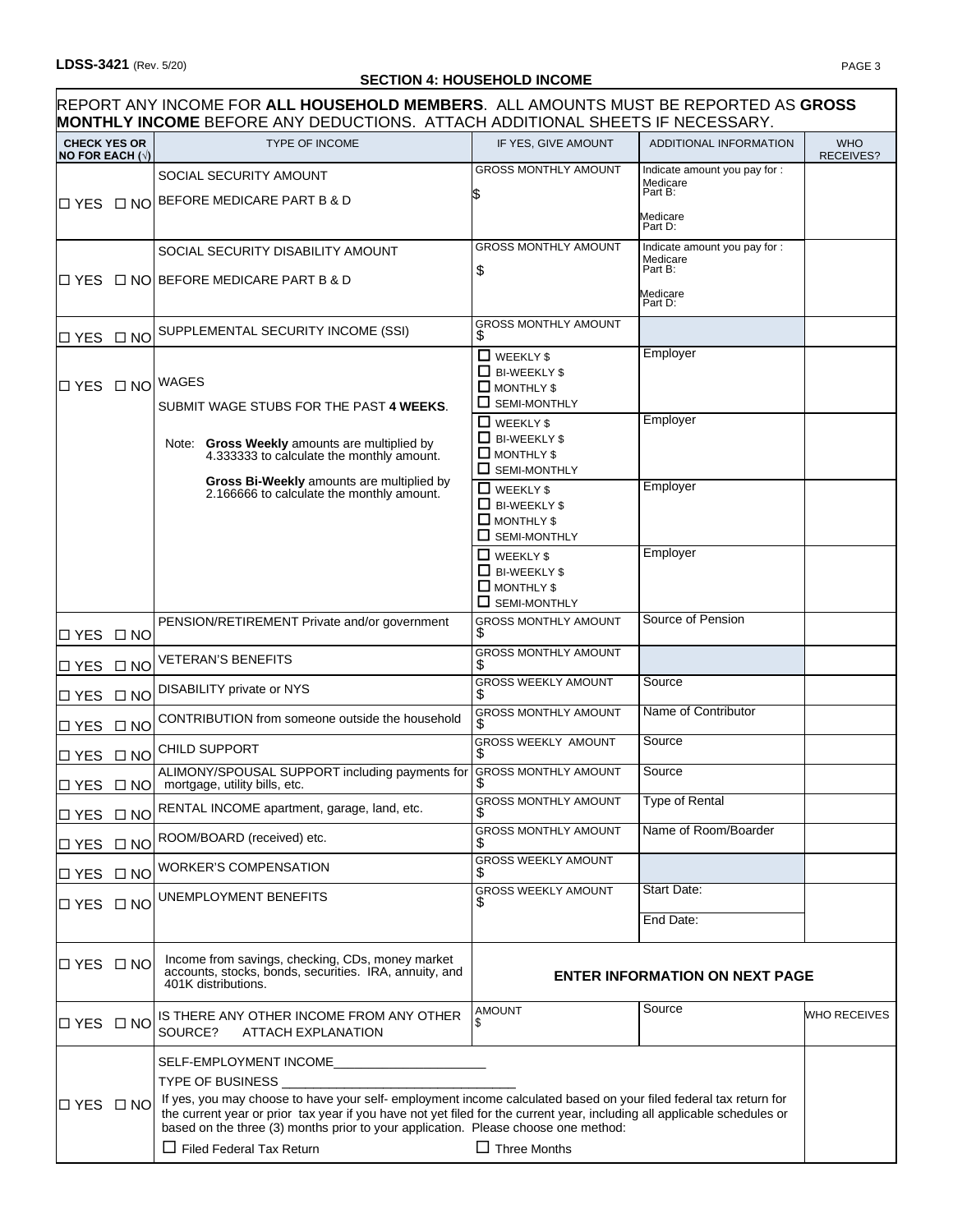IS THERE ANYONE IN YOUR HOUSEHOLD AGE 18 OR OLDER WHO **DOES NOT** HAVE ANY INCOME FROM ANY SOURCE?  $\Box$  YES, list members with no income:  $\Box$  NO

IS THERE ANYONE IN YOUR HOUSEHOLD WHO IS A FULL-TIME DEPENDENT HIGH SCHOOL OR COLLEGE STUDENT?  $\Box$  YES, list member(s):  $\Box$  NO

### **INTEREST AND INVESTMENT INCOME**

| I LIST EACH ACCOUNT SEPARATELY.  ATTACH ADDITIONAL SHEETS IF<br>NECESSARY. | AMOUNT RECEIVED<br>YEAR-TO-DATE | <b>SOURCE</b>           |
|----------------------------------------------------------------------------|---------------------------------|-------------------------|
| INTEREST from savings, checking, CDs, money market accounts, etc.          | \$                              | Name of Bank            |
| INTEREST from savings, checking, CDs, money market accounts, etc.          | \$                              | Name of Bank            |
| INTEREST from savings, checking, CDs, money market accounts, etc.          | \$                              | Name of Bank            |
| INTEREST from savings, checking, CDs, money market accounts, etc.          | \$                              | Name of Bank            |
| DIVIDENDS from stocks, bonds, securities, etc.                             | \$                              | Source of Dividends     |
| DIVIDENDS from stocks, bonds, securities, etc.                             | J                               | Source of Dividends     |
| DIVIDENDS from stocks, bonds, securities, etc.                             | S                               | Source of Dividends     |
| DIVIDENDS from stocks, bonds, securities, etc.                             | \$                              | Source of Dividends     |
| DISTRIBUTIONS from IRA, 401K, annuity, etc.                                | \$                              | Source of Distributions |
| DISTRIBUTIONS from IRA, 401K, annuity, etc.                                | J)                              | Source of Distributions |
| DISTRIBUTIONS from IRA, 401K, annuity, etc.                                |                                 | Source of Distributions |

#### **AUTHORIZED REPRESENTATIVE**

You can designate someone who knows your household circumstances to be your authorized representative. Your Authorized Representative may: complete and file your HEAP application, contact the agency and speak with your worker, have access to eligibility information in your case file, complete all forms for you, provide documentation, appeal agency decisions. You must still sign this application. The Authorized Representative designation will remain in effect for the current HEAP season unless revoked by you. Each HEAP season you will be asked if you want to designate an Authorized Representative.

I would like to designate an authorized representative.  $\Box$  YES - Complete information below  $\Box$  NO

|  |  |  | Name of authorized representative: |  |
|--|--|--|------------------------------------|--|
|  |  |  |                                    |  |

Address and phone number:

# **PLEASE SIGN APPLICATION ON PAGE 5**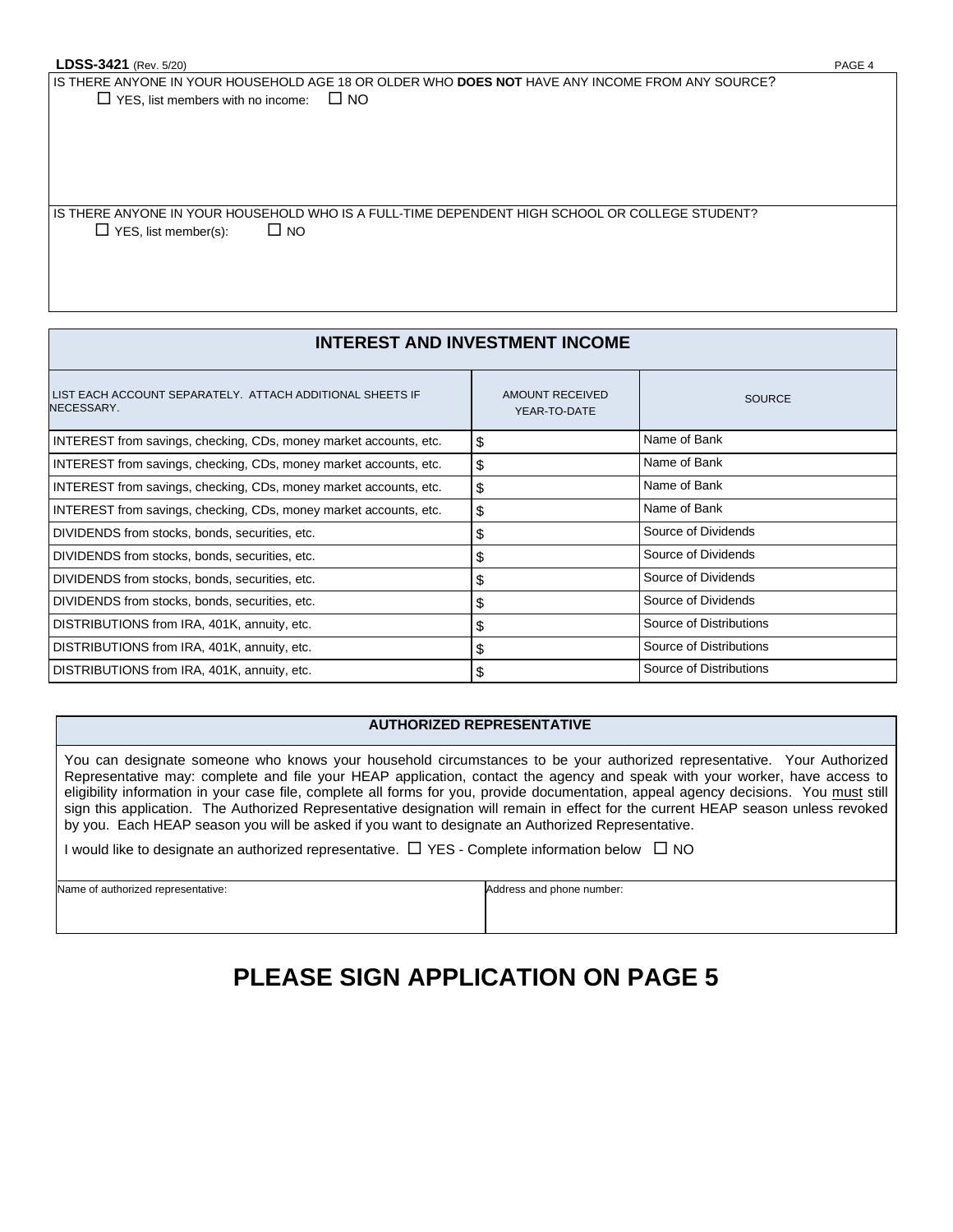#### **SECTION 5: IMPORTANT NOTICES**

#### **IMPORTANT NOTICE**

YOU SHOULD BE AWARE THAT THERE IS LIMITED MONEY AVAILABLE FOR HEAP BENEFIT PAYMENTS. ONCE AVAILABLE MONEY IS EXHAUSTED, NO BENEFITS WILL BE ISSUED. THEREFORE, IT IS STRONGLY RECOMMENDED THAT YOU COMPLETE AND SUBMIT YOUR APPLICATION AS SOON AS POSSIBLE.

#### **PERSONAL PRIVACY LAW - NOTIFICATION TO CLIENTS**

The State's Personal Privacy Protection Law, which took effect September 1, 1984, states that we must tell you what the State will do with the information you give us about yourself and your family. We use the information to find out if you are eligible for the Home Energy Assistance Program and, if so, for how much. The section of the Law that gives us the right to collect the information about you is Section 21 of the Social Services Law. To make sure that you are getting all of the assistance you and your family are legally entitled to receive, we check with other sources to find out more about the information you have given us. For example:

- We may check to find out if you or anyone in your household were working. We do this by sending your name and Social Security Number to the State Department of Taxation and Finance, and also to known employers, to tell us whether you worked and, if so, how much you made.
- We may ask the State to check with the Unemployment Insurance Division to see if you or anyone in your household were getting unemployment benefits.
- We may check with banks to make sure we know about any income you or anyone in your household may have received.

Besides using the information you give us in this way, the State also uses the information to prepare statistics about all the people receiving Home Energy Assistance. This information is used for program planning and management. The information is used for quality control by the State to make sure local districts are doing the best job they can. It is used to verify who your energy supplier is and to make certain payments to such vendors. Your failure to provide us with the information we need may prevent us from finding out if you are eligible for assistance and we may then have to deny your application. This information is kept by the Commissioner, Office of Temporary and Disability Assistance, 40 North Pearl Street, Albany, New York 12243-0001. Do not send your application to this address. If you or anyone in your household does not have a Social Security Number, a Social Security Number must be applied for at the U.S. Social Security Administration.

#### **Read the Important Information Below**

I swear and/or affirm that the information given on this application and subsequent phone interviews is true and correct. I realize that any false statements or other misrepresentation knowingly made by me in connection with this application and subsequent requests for HEAP assistance may result in my being found ineligible for the assistance paid to me or on my behalf. Additionally, any false statement or misrepresentation knowingly made by me for purposes of obtaining assistance under this program may result in an action against me which may subject me to civil and/or criminal penalties.

#### **CONSENT**

I understand that by signing this application/certification, I consent to any investigation to verify or confirm the information I have given and other investigation by any authorized government agency in connection with this and any other requests for Home Energy Assistance Program (HEAP) benefits. I also consent to allow the information provided on this application to be used in referrals to available weatherization assistance programs and my utility company's low income programs.

I understand that the State will use my Social Security Number to verify with my home energy vendors the receipt of HEAP. This authorization also includes permission for any of my home energy vendors (including my utility) to release certain statistical information, including but not limited to, my electricity usage, electricity cost, fuel consumption, fuel type, annual fuel cost and payment history to the Office of Temporary and Disability Assistance, the local Social Services District and the United States Department of Health and Human Services for the purposes of Low Income Home Energy Assistance Program (LIHEAP) performance measurement.

| TO GET HEAP- ALL QUESTIONS MUST BE ANSWERED AND YOUR APPLICATION MUST BE SIGNED AND DATED BELOW. |                      |
|--------------------------------------------------------------------------------------------------|----------------------|
| <b>SIGN HERE:</b>                                                                                | <b>DATE SIGNED</b>   |
|                                                                                                  |                      |
| X                                                                                                |                      |
| NAME OF PERSON, IF ANY, WHO ASSISTED YOU:                                                        | <b>PHONE NUMBER:</b> |
|                                                                                                  |                      |
|                                                                                                  |                      |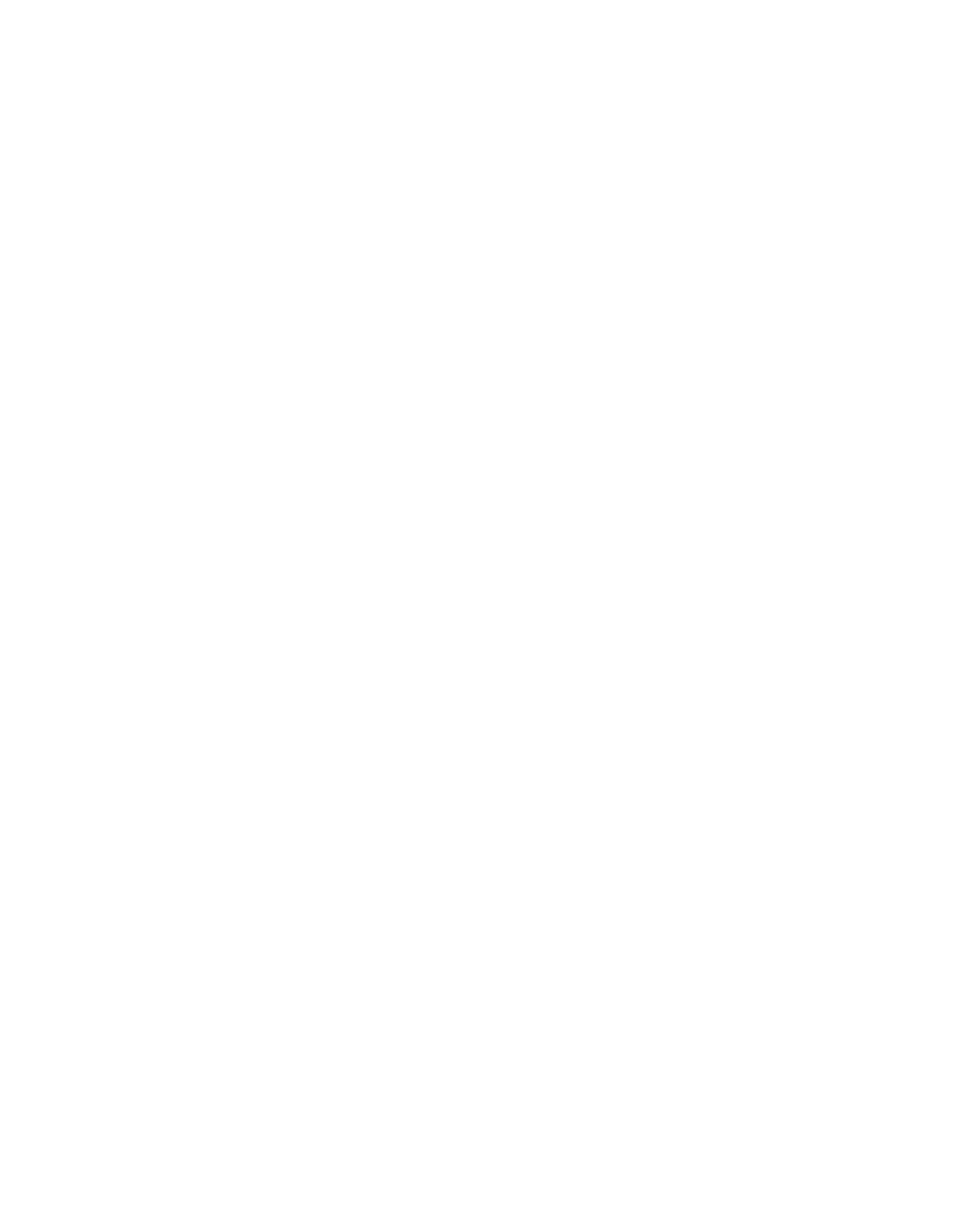|                                                                     |                                                                                                                                                                                                                                                               |                       |                                         | <b>AGENCY USE ONLY</b>               |                        |                                                                                                                     |                                                                                                                                                                                                                                                                                                                                    |  |  |
|---------------------------------------------------------------------|---------------------------------------------------------------------------------------------------------------------------------------------------------------------------------------------------------------------------------------------------------------|-----------------------|-----------------------------------------|--------------------------------------|------------------------|---------------------------------------------------------------------------------------------------------------------|------------------------------------------------------------------------------------------------------------------------------------------------------------------------------------------------------------------------------------------------------------------------------------------------------------------------------------|--|--|
|                                                                     | APPLICATION TYPE: $\Box$ Full Documentation                                                                                                                                                                                                                   |                       |                                         | Simplified<br>$\mathsf{L}$           |                        |                                                                                                                     |                                                                                                                                                                                                                                                                                                                                    |  |  |
| Vendor                                                              |                                                                                                                                                                                                                                                               | <b>Account Number</b> |                                         | <b>Vendor Code</b>                   |                        | Vendor Relationship:                                                                                                | □Current Bill/Vendor Statement<br>□Collateral Contact                                                                                                                                                                                                                                                                              |  |  |
|                                                                     |                                                                                                                                                                                                                                                               |                       |                                         | <b>IDENTITY OF HOUSEHOLD MEMBERS</b> |                        |                                                                                                                     |                                                                                                                                                                                                                                                                                                                                    |  |  |
| <b>LN</b>                                                           |                                                                                                                                                                                                                                                               |                       | <b>DOCUMENTATION</b>                    |                                      |                        |                                                                                                                     |                                                                                                                                                                                                                                                                                                                                    |  |  |
| 01                                                                  |                                                                                                                                                                                                                                                               |                       |                                         |                                      |                        |                                                                                                                     |                                                                                                                                                                                                                                                                                                                                    |  |  |
| 02                                                                  |                                                                                                                                                                                                                                                               |                       |                                         |                                      |                        |                                                                                                                     |                                                                                                                                                                                                                                                                                                                                    |  |  |
| 03                                                                  |                                                                                                                                                                                                                                                               |                       |                                         |                                      |                        |                                                                                                                     |                                                                                                                                                                                                                                                                                                                                    |  |  |
| 04                                                                  |                                                                                                                                                                                                                                                               |                       |                                         |                                      |                        |                                                                                                                     |                                                                                                                                                                                                                                                                                                                                    |  |  |
| 05                                                                  |                                                                                                                                                                                                                                                               |                       |                                         |                                      |                        |                                                                                                                     |                                                                                                                                                                                                                                                                                                                                    |  |  |
| 06                                                                  |                                                                                                                                                                                                                                                               |                       |                                         |                                      |                        |                                                                                                                     |                                                                                                                                                                                                                                                                                                                                    |  |  |
|                                                                     |                                                                                                                                                                                                                                                               |                       |                                         |                                      |                        | IS ANYONE IN THE HOUSEHOLD VULNERABLE? $\Box$ Under the age of 6 $\Box$ Age 60 or older $\Box$ Permanently Disabled |                                                                                                                                                                                                                                                                                                                                    |  |  |
| <b>Who</b>                                                          |                                                                                                                                                                                                                                                               |                       |                                         | Documentation                        |                        |                                                                                                                     |                                                                                                                                                                                                                                                                                                                                    |  |  |
|                                                                     |                                                                                                                                                                                                                                                               |                       |                                         |                                      |                        | <b>RESIDENCE - CHECK TYPE OF DOCUMENTATION OBTAINED</b>                                                             |                                                                                                                                                                                                                                                                                                                                    |  |  |
|                                                                     | $\Box$ Current Rent Receipt w/Name & Address                                                                                                                                                                                                                  |                       |                                         | $\Box$ Water, Sewage, or Tax Bill    |                        | Mortgage Payment Book/Receipts w/Address<br>$\Box$ Other                                                            |                                                                                                                                                                                                                                                                                                                                    |  |  |
|                                                                     | □ Homeowner's/Renter's Insurance Policy                                                                                                                                                                                                                       |                       | <b>INCOME DOCUMENTATION/CALCULATION</b> | $\Box$ Copy of Lease w/Address       | <b>Utility Bill</b>    |                                                                                                                     | Categorically Eligible: □ TA □ SNAP □ Code A SSI                                                                                                                                                                                                                                                                                   |  |  |
|                                                                     | Comments, resolution activities, income calculation/documentation, verification of emergency for                                                                                                                                                              |                       |                                         |                                      |                        |                                                                                                                     | <b>REGULAR BENEFIT</b>                                                                                                                                                                                                                                                                                                             |  |  |
|                                                                     | expedited regular benefit, vendor contract, etc. SHOW ALL CALCULATIONS                                                                                                                                                                                        |                       |                                         |                                      |                        |                                                                                                                     | (EMERGENCY USE PART B)                                                                                                                                                                                                                                                                                                             |  |  |
| Gross Bi-Weekly Income x 2.166666<br>Gross Weekly Income x 4.333333 |                                                                                                                                                                                                                                                               |                       |                                         |                                      |                        |                                                                                                                     | $\Box$ SEPARATE HEAT (check one)<br>$\Box$ Oil<br>$\Box$ Kerosene<br>$\Box$ LP Gas<br>$\Box$ Natural Gas<br>$\Box$ Wood<br>$\Box$ Wood Pellets<br>$\Box$ Coal/Corn<br>$\Box$ PSC Electric<br>$\Box$ Municipal Electric<br><b>HEAT INCLUDED IN RENT</b><br>$\mathsf{L}$<br>$\Box$ Payment to Household<br>$\Box$ Payment to Utility |  |  |
|                                                                     |                                                                                                                                                                                                                                                               |                       |                                         |                                      | <b>TOTAL INCOME \$</b> |                                                                                                                     | Benefit \$                                                                                                                                                                                                                                                                                                                         |  |  |
|                                                                     | $\Box$ Application compared to previous information                                                                                                                                                                                                           |                       |                                         |                                      |                        |                                                                                                                     |                                                                                                                                                                                                                                                                                                                                    |  |  |
|                                                                     | $\Box$ No prior application $\Box$ No Changes $\Box$ WMS Inquiry $\Box$ Changes verified How:                                                                                                                                                                 |                       |                                         |                                      |                        |                                                                                                                     |                                                                                                                                                                                                                                                                                                                                    |  |  |
| $\Box$ Pended                                                       |                                                                                                                                                                                                                                                               |                       | START:                                  |                                      | END:                   |                                                                                                                     | $\Box$ APPROVED $\Box$ DENIED                                                                                                                                                                                                                                                                                                      |  |  |
|                                                                     | <b>CERTIFYING AGENCY</b>                                                                                                                                                                                                                                      |                       |                                         |                                      |                        |                                                                                                                     |                                                                                                                                                                                                                                                                                                                                    |  |  |
|                                                                     | <b>WORKER'S SIGNATURE/DATE</b>                                                                                                                                                                                                                                |                       |                                         |                                      |                        |                                                                                                                     |                                                                                                                                                                                                                                                                                                                                    |  |  |
|                                                                     | SUPERVISOR'S SIGNATURE/DATE                                                                                                                                                                                                                                   |                       |                                         |                                      |                        |                                                                                                                     |                                                                                                                                                                                                                                                                                                                                    |  |  |
|                                                                     |                                                                                                                                                                                                                                                               |                       |                                         | <b>CONSENT TO WITHDRAW</b>           |                        |                                                                                                                     |                                                                                                                                                                                                                                                                                                                                    |  |  |
|                                                                     | Only sign here if you want to withdraw your application and not to apply for HEAP.<br>I CONSENT TO WITHDRAW MY APPLICATION<br>SIGN HERE X<br>I UNDERSTAND THAT I MAY REAPPLY FOR HEAP BENEFITS AT ANY TIME DURING THE PERIOD THAT HEAP APPLICATIONS ARE BEING |                       |                                         |                                      |                        |                                                                                                                     |                                                                                                                                                                                                                                                                                                                                    |  |  |
| <b>ACCEPTED</b>                                                     |                                                                                                                                                                                                                                                               |                       |                                         |                                      |                        |                                                                                                                     |                                                                                                                                                                                                                                                                                                                                    |  |  |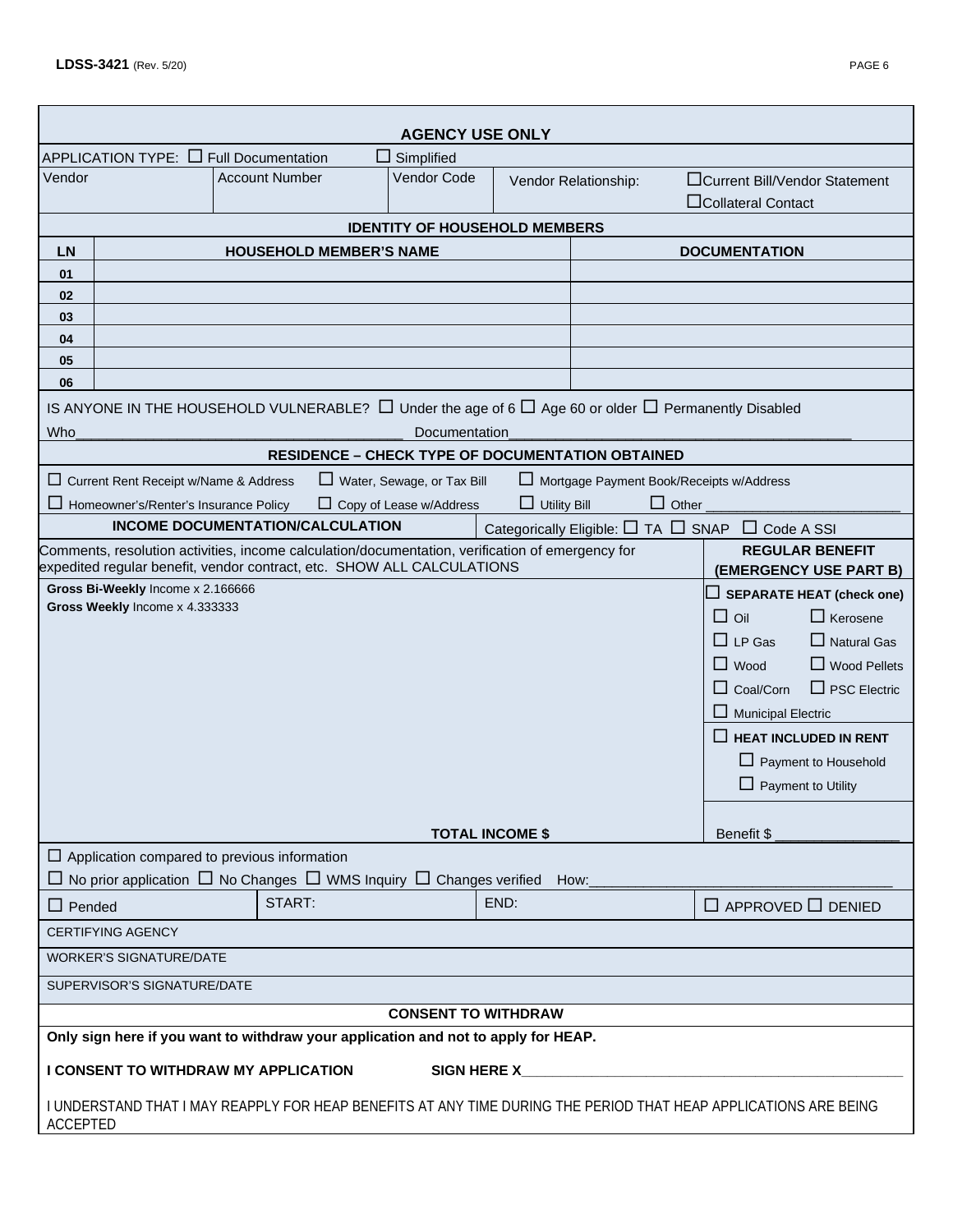## **AGENCY USE ONLY**

## **NOTES AND INCOME CALCULATION WORKSHEET**

# **FEDERAL REPORTING STATUS OF HOME ENERGY SERVICE THE HOUSEHOLD HAS ONE OR MORE OF THE FOLLOWING - CHECK ALL THAT APPLY**

 $\Box$  A disconnect notice. Company Name:

 $\square$  Disconnection from service. Company Name: \_\_\_\_\_\_\_\_\_\_\_\_\_\_\_\_\_\_\_\_\_\_\_\_\_\_\_\_\_\_\_\_\_

- $\Box$  Less than 1/4 tank of fuel. Company Name:
- □ Less than a 10 day supply of fuel. Company Name: \_\_\_\_\_\_\_\_\_\_\_\_\_\_\_\_\_\_\_\_\_\_\_\_\_\_\_\_\_
- $\Box$  Out of fuel. Company Name:
- A non-working furnace/boiler/heat system that needs replacement
- $\Box$  Electricity as supplemented heating fuel.

 $\Box$  Wood as supplemental heating fuel.

- $\Box$  Other supplemental heating fuel.
- $\Box$  Central air conditioning.
- $\Box$  A window or wall air conditioner.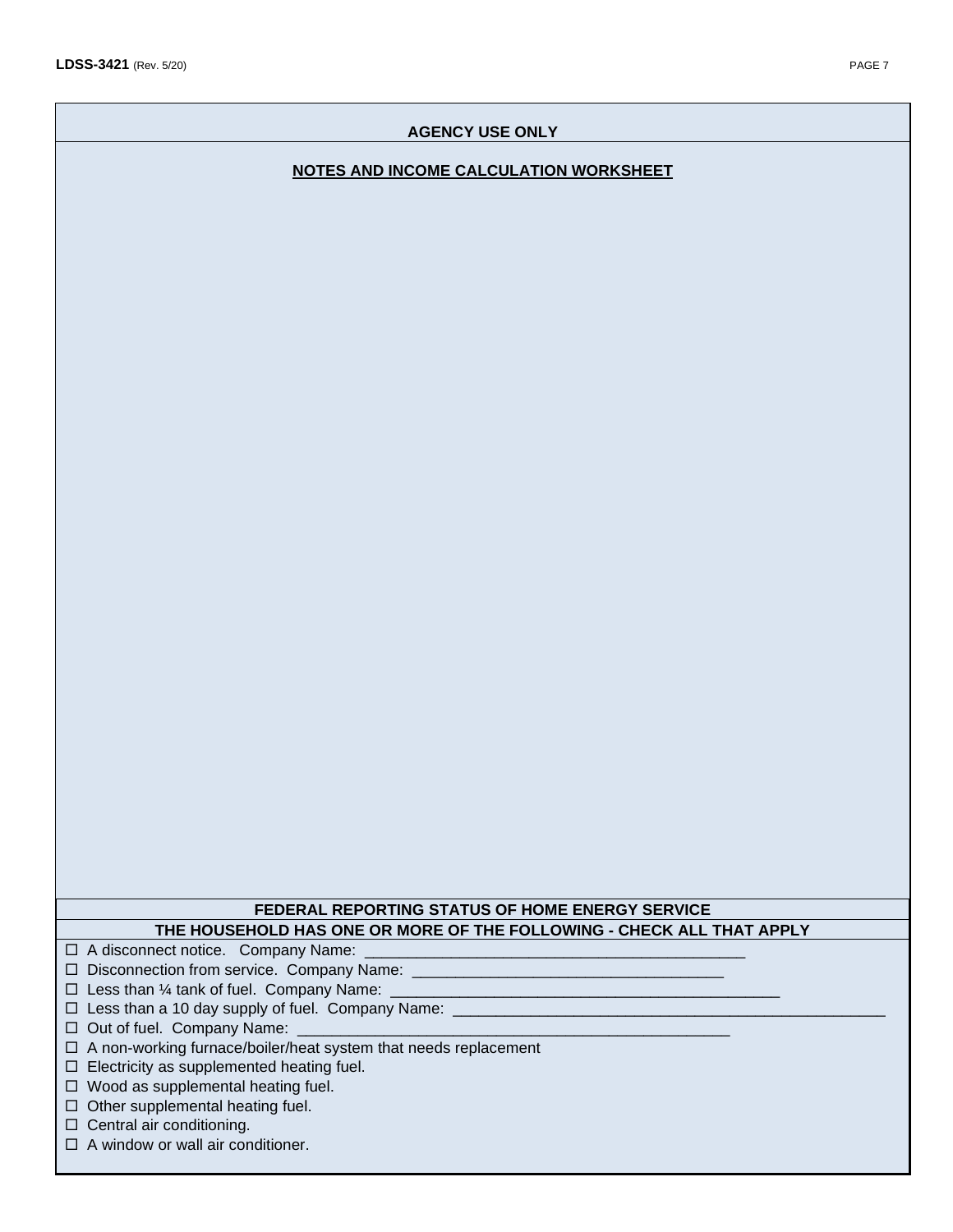# NEW YORK STATE HOME ENERGY ASSISTANCE PROGRAM (HEAP) **APPLICATION INSTRUCTIONS**

If you are blind or seriously visually impaired and need an application or these instructions in an alternative format, you may request them from your social services district (SSD). The following alternative formats are available:

- Large print;
- Data format (a screen reader-accessible electronic file);
- Audio format (an audio transcription of the instructions or application questions); and
- Braille, if you assert that none of the alternative formats above will be equally effective for you.

Applications and instructions are also available for download in large print, data format and audio format from [www.otda.ny.gov.](http://www.otda.ny.gov/) Please note that applications are available in audio format and Braille solely for informational purposes. In order to apply, you must submit an application in written, non-alternative format.

If you have any disabilities that prevent you from completing this application and/or from waiting to be interviewed, please notify your SSD. The SSD will make every effort to provide a reasonable accommodation to address your needs.

If you require another accommodation, or need other help completing this application, please contact your SSD. We are committed to assisting and supporting you in a professional and respectful manner.

# **IMPORTANT INFORMATION ABOUT PROGRAM DATES**

HEAP benefits are only available when the program is open. The opening and closing dates are determined for each program year. Opening dates for the regular benefit and the emergency benefit components may be different. Information on the opening and closing dates for this year's program can be found on the OTDA website at [http://www.otda.ny.gov](http://www.otda.ny.gov/) or by calling our toll free number at 1-800-342-3009.

**ALTERNATIVE FORMATS:** Check "YES" or "NO" to indicate whether you are blind or seriously visually impaired and would like to receive written notices in an alternative format. If "Yes," check the type of format you would like. Alternative formats are available in large print, data CD, audio CD, or Braille, if you assert that none of the other alternative formats are equally effective for you. If you require another accommodation, or need other help completing this application, please contact your SSD.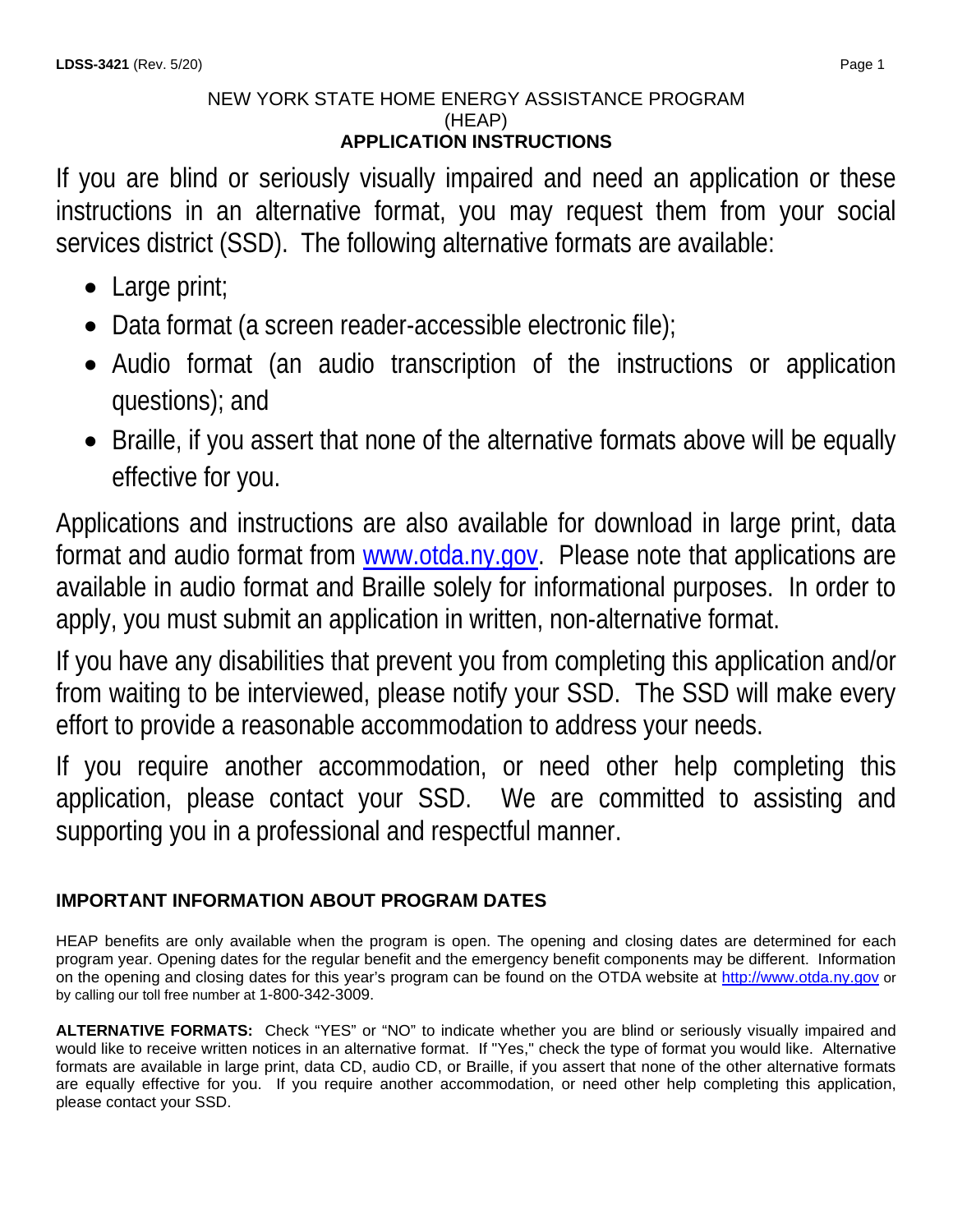## **INSTRUCTIONS FOR COMPLETING THE APPLICATION:**

Complete all non-shaded areas and answer all questions.

#### **Who should complete and sign the application?**

The application should be completed by the person who has primary and direct responsibility for payment of the heating bill or the primary tenant if heat is included in the rent.

#### **What address should I list?**

You must list your current address. This must be your permanent and primary residence.

#### **Why do you need my daytime phone number?**

It is important to list a phone number where you can be reached. This will assist in timely processing of your application if additional information is required.

#### **Will I need an interview?**

Some applicants may be required to have an interview. You may choose to have a phone interview or to have an in person interview. Please indicate your interview preference in the box on page one. Completion of this section does not mean you will be required to have an interview.

All applications for heating equipment repair or replacement must have an in person interview.

#### **Who should I list as household members?**

List everyone who lives in your house, even if they are not related to you or contributing financially to your household. You may be required to provide proof of identity for all household members. List yourself first on line 1. If you live alone, write the word "none" on line 2.

#### **Gender Identity**

New York State ensures your right to access State benefits and/or services regardless of sex, gender identity or expression. You must report your sex and the sex of all household members as male or female. The sex you report here must be the same as what is currently on file with the United States Social Security Administration. The sex you report is needed to process your application. It will not appear on any benefit card you may receive or any other public-facing document.

Gender identity is how you perceive yourself and what you call yourself. Your gender identity can be the same as or different from your sex assigned at birth. Gender identity is not required for this application. If your gender identity, or the gender identity of anyone in your household, is different than the sex you proport for that person and you would like to provide that person's gender identity, print "Male", "Female", "Non-Binary", "X", "Transgender", or "Different Identity" in the space provided. If you print "Different Identity", you may choose to describe that person's gender identity further in the space provided.

#### **Citizen /Alien Information:**

In order to receive HEAP, you must be a U.S. citizen, Qualified Alien, or U.S non-citizen national. For additional information on what constitutes a Qualified Alien or U.S. non-citizen national, please contact the New York State Office of Temporary and Disability Assistance hotline at 1-800-342-3009 or visit the OTDA website at [http://www.otda.ny.gov.](http://www.otda.ny.gov/)

#### **Why do I need to provide Social Security numbers for everyone?**

Social Security numbers are required for all household members. The information is validated with data from the Social Security Administration. If any member does not have a Social Security number but has applied for one, write the word "applied" in the Social Security Number box. If you leave this section blank for any household member, your application cannot be processed but will be pended for further information. This information may also be used to perform data matches with other state and federal agencies for the purposes of verifying your household's HEAP eligibility.

#### **Housing Information**

Please check the box that most accurately represents your housing situation.

#### **Heating Situation**

Make sure to answer all three (3) questions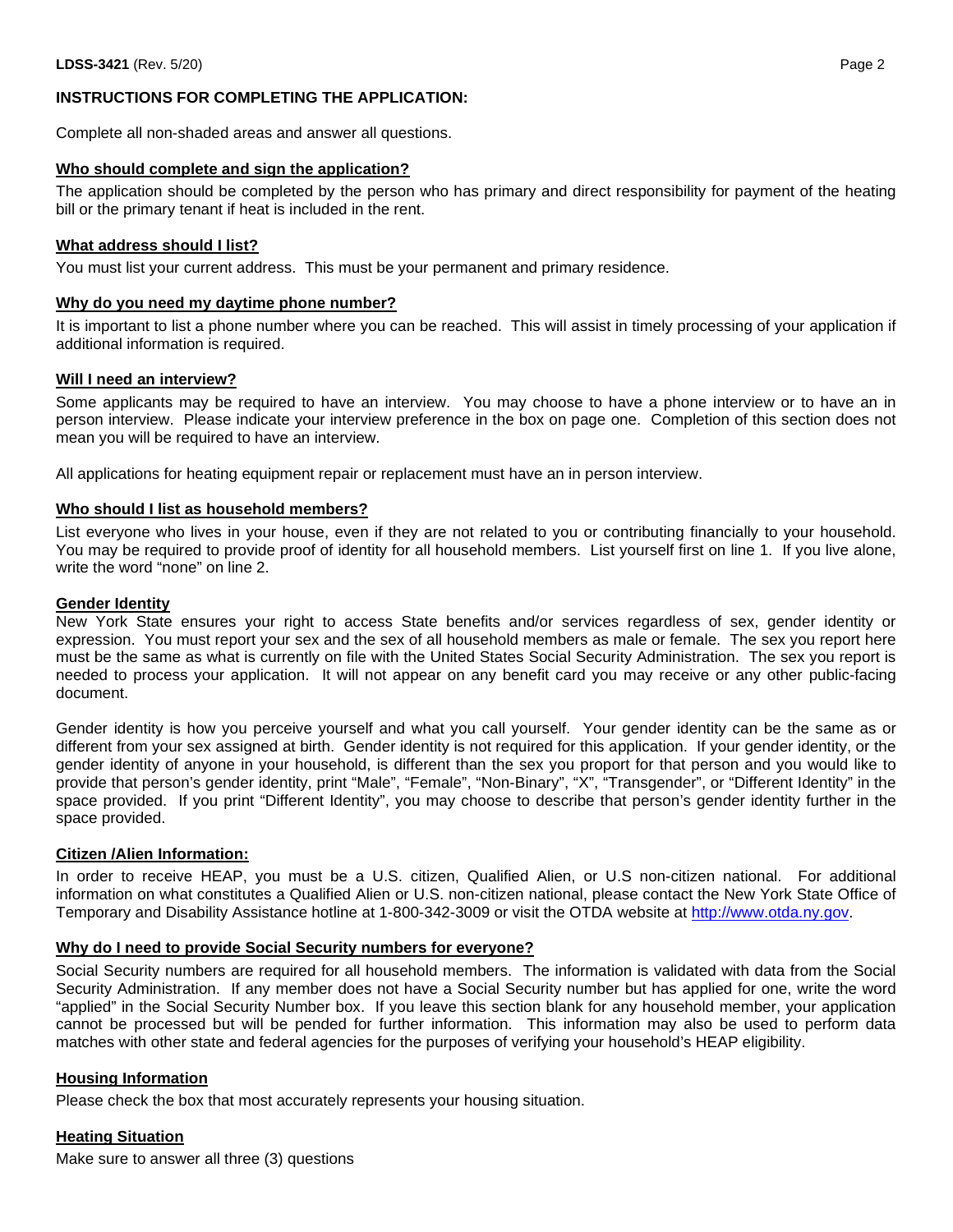## **How should I complete the income section? Will I need to provide proof?**

List ALL income for all household members. All amounts should be entered as gross income prior to any deductions. Deductions include, but are not limited to: income taxes, child support, garnishments, health insurance, and union dues. You are required to submit documentation of all earned income, including self-employment and rental income. You may be required to provide proof of other income. Please see page 6 of the application instructions for specific types of acceptable documentation. Do not submit originals, they will not be returned. Eligibility will be based on your household's gross monthly income for the month of application.

Please enter the amount of your Social Security before any deductions for Medicare. List separately the amounts that you pay for Medicare Part B and/or D. Amounts for Medicare Parts B and D are excluded as income.

Enter only the interest or dividend portions of bank accounts, CDs, stocks, bonds or other investment income. List each account separately. If you need more space, attach additional sheets. Enter the amount received for the year to date.

#### **What does authorized representative mean?**

An authorized representative is a person who may act as your agent for HEAP purposes as listed on the application. Authorized representative status is for the current program only and you may revoke it at any time during the program by submitting a statement to your local Social Services District. Since this person may be providing information on your behalf, it should be someone who knows your circumstances.

**Make sure to SIGN and date the application**. The application must be signed by the person who has the heating bill in their name, or who pays the bill if it is in someone else's name. If heat is included in the rent, the primary tenant must complete and sign the application.

#### **Motor Voter Registration**

Please include the Motor Voter form with your application. Complete this form if you are not registered to vote and you want to register. This does not affect your HEAP eligibility or benefit amount.

### **WHAT WILL I NEED TO APPLY?**

New applicants will need to include the following documentation along with your application:

- Proof of each household member's identity
- A valid Social Security Number for each household member
- Proof of residence
- A fuel and/or utility bill if you pay for heat or proof that you pay rent which includes heat
- Documentation of income for all household members

Please see page 6 of the application instructions for specific types of acceptable documentation. In addition, new applicants will also need to have an interview; and you can choose either a phone interview or an in person interview. However, if you do choose a phone interview, please include a working phone number and the best time to contact you for a phone interview on Page 1 of your application.

All applications for heating equipment repair or replacement must be in person with full documentation.

#### **WHERE TO APPLY:**

You must apply in the county in which you currently reside. You can apply in person or mail in your application at the address stamped at the top of the application or can find other local certifiers by checking our website at: [http://www.otda.ny.gov.](http://www.otda.ny.gov/)

#### **MY BENEFITS**

You may apply for HEAP online by going to [https://www.mybenefits.ny.gov](https://www.mybenefits.ny.gov/selfservice/) . Once your application for HEAP is submitted, you can check the status of your application on-line by using your secure online account at [https://www.mybenefits.ny.gov](https://www.mybenefits.ny.gov/) . If your application is approved the amount of the benefit is provided. You may be eligible for food assistance. Check your eligibility and apply for SNAP at [https://www.mybenefits.ny.gov](https://www.mybenefits.ny.gov/). Additional information about HEAP and other human services programs can be found at [https://www.mybenefits.ny.gov](https://www.mybenefits.ny.gov/).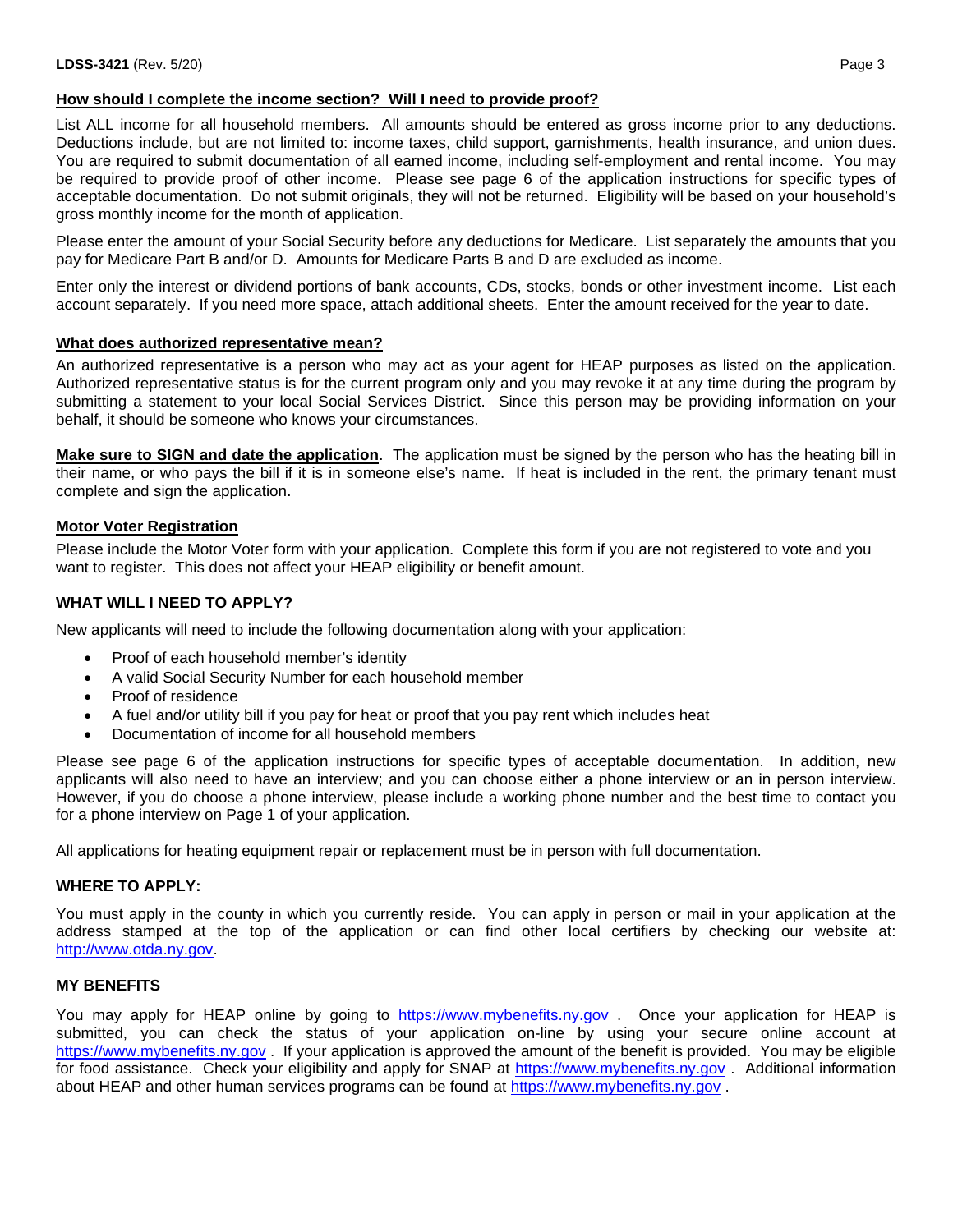#### **How will my benefit be paid?**

If you are approved and you pay for heat, your payment will be sent to your heating fuel vendor. Your eligibility notice will include the name of the vendor. If the vendor listed is not correct, notify the local Social Services District immediately. In some cases, your benefit will be paid to your electric company if heat is included in your rent. Your notice will tell you the amount of the benefit, how it will be paid, and how it was calculated.

Vendors are not permitted to make deliveries until payment is received or until instructed to do so by the local Social Services District. Benefits may not be applied to prior deliveries for deliverable fuel sources. If you are in need of fuel before your vendor has received notification or payment, you must contact your local Social Services District.

Regular HEAP benefits are intended to be a one-time supplement to your annual energy costs and are not intended to replace your personal payments. You must continue to pay your energy bills.

### **What is a HEAP Emergency?**

- You are out of fuel or have less than 1/4 tank of oil, kerosene or propane, or less than a ten (10) day supply of other deliverable heating fuel.
- Your natural gas or electric heat has been shut off or is scheduled to be shut off.
- Applicant owned heating equipment is not working.

### **WHAT IF I HAVE AN EMERGENCY?**

HEAP benefits can assist with the following emergencies:

- You are out of fuel or have less than ¼ tank of oil, kerosene or propane, or less than a ten (10) day supply of other deliverable heating fuel.
- Your natural gas or electric heat has been shut off or is scheduled to be shut off.
- Applicant owned heating equipment is not working.

If you have a heating emergency and have applied for, but have not received, your regular benefit, you should contact your local Social Services District after the program opens. Whenever possible, regular HEAP benefits are used first to resolve an energy emergency.

*DO NOT WAIT UNTIL YOU ARE OUT OF HEATING FUEL OR YOUR GAS/ELECTRIC SERVICE IS OFF TO REQUEST ASSISTANCE. IF YOUR UTILITY SERVICE IS TERMINATED, YOUR UTILITY COMPANY IS NOT REQUIRED TO RESTORE YOUR SERVICE EVEN IF YOU ARE ELIGIBLE FOR A HEAP BENEFIT.*

#### **FAIR HEARINGS**

You have certain rights when filing your HEAP application. You have the right to be told if your application is approved or denied within thirty (30) business days of the date that the HEAP certifier receives your completed and signed application.

The processing time for applications will not begin until program opening even though you may have received an application prior to the program opening date as a part of our outreach effort. You have the right to request a conference and/or a fair hearing if it has been more than thirty (30) business days since the HEAP certifier received your signed and completed application (or it has been more than thirty (30) business days since program opening if the certifier received your application prior to program opening) and you have not been told of the eligibility decision.

If you would like a conference, you should ask for one as soon as possible. At the conference, if it is discovered that a wrong decision was made**,** or if because of information you provide, the decision has changed our original decision, corrective action will be taken.

If you would like a conference, contact your local social services district at [http://otda.ny.gov/programs/heap/contacts.](http://otda.ny.gov/programs/heap/contacts) This is only for requesting a conference. It is not how you ask for a fair hearing. If you ask for or have a conference, you are still entitled to a fair hearing.

The Office of Temporary and Disability Assistance (OTDA) policy issuances and manuals are posted on the OTDA website at otda.ny.gov/legal. These issuances and manuals are available to you or your representative to determine whether a fair hearing should be requested or to prepare for a fair hearing. In addition, upon request to your local social services district, specific OTDA policy issuances and manuals will also be available to assist you or your representative.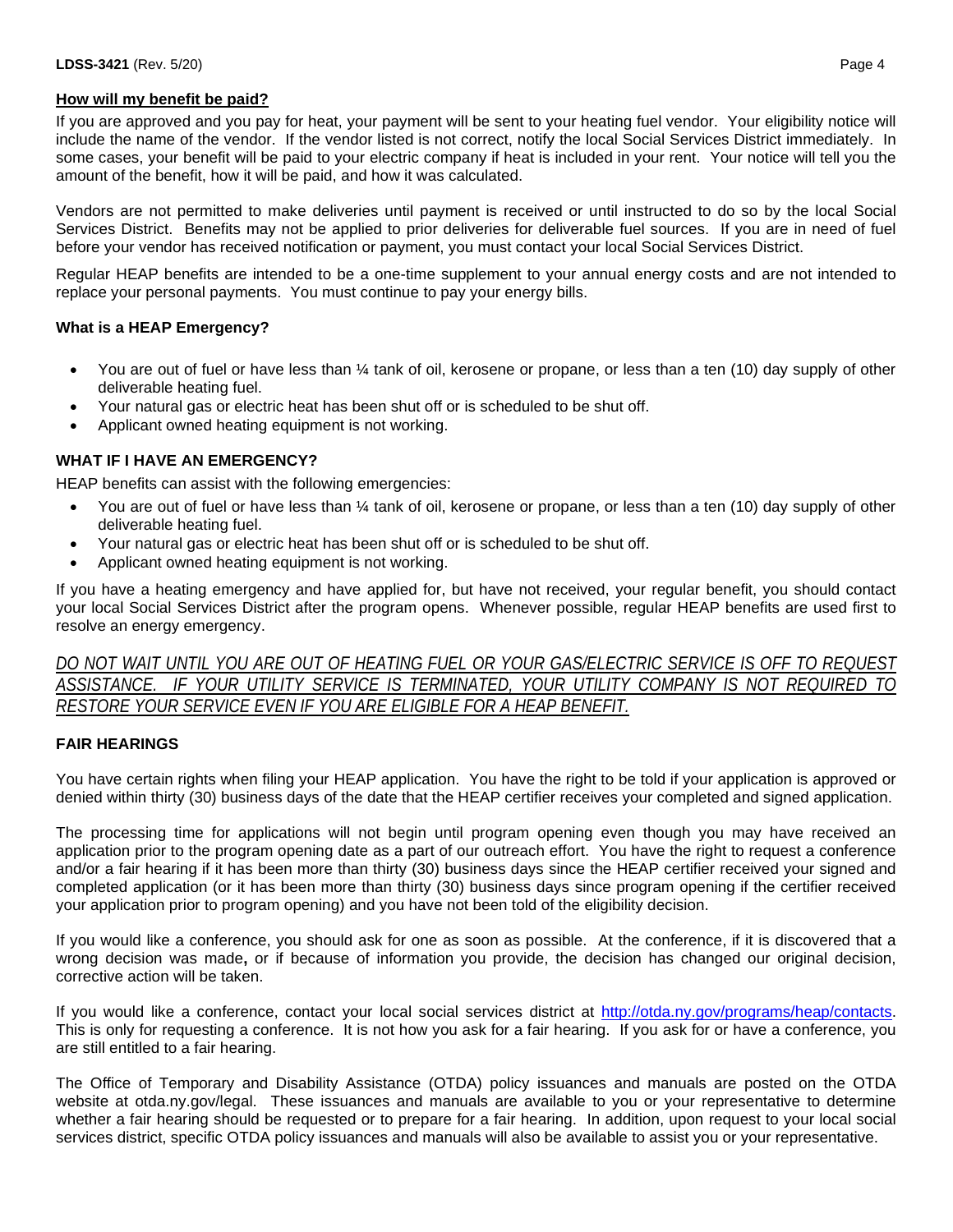If you live anywhere in New York State, you may request a Fair Hearing by telephone, fax, online, or by writing to the address below:

**Telephone:** Statewide toll-free request number is 800-342-3334. Please have the notice, if any, with you when you call.

**Fax:** your Fair Hearing request to: 518-473-6735

**Online:** Complete online request form at<http://www.otda.ny.gov/oah/>

**In writing:** For notices, fill in the supplied space and send a copy of the notice, or write to:

#### NYS Office of Temporary and Disability Assistance Office of Administrative Hearings P.O. Box 1930 Albany, NY 12201-1930

If you request a fair hearing, NYS will send you a notice of the time and place of the hearing. You have the right to be represented by legal counsel, a relative, friend, or other person, or to represent yourself. At the hearing, your attorney or other representative will have the opportunity to present written and oral evidence, as well as the opportunity to question any persons who appear at the hearing. Also, you have the right to bring witnesses to speak in your favor. You should bring to the hearing any documents that may be helpful in presenting your case.

If you need free legal assistance, you may be able to obtain such assistance by contacting your local Legal Aid society or other legal advocate group. You may locate the nearest Legal Aid society or advocate group by checking the yellow pages under "lawyers".

You have the right to review your case record. Upon your request, you have the right to free copies of documents that your local Department of Social Services presents into evidence at the fair hearing. Also, upon request, you have the right to free copies of other documents from your case record that you need for your fair hearing. To request such documents or to find out how you may review your case record, contact your local social services district at [http://otda.ny.gov/programs/heap/contacts.](http://otda.ny.gov/programs/heap/contacts)

If you need someone who speaks Spanish, contact the NYS OTDA Hotline at 1-800-342-3009.

# **OTHER PROGRAMS YOU MAY BE ELIGIBLE FOR:**

### **WEATHERIZATION ASSISTANCE**

You may also be eligible for weatherization assistance programs through NYS Homes and Community Renewal (HCR) or the New York State Energy Research and Development Authority (NYSERDA). A list of local weatherization sub-grantee contacts can be found at: [http://hcr.ny.gov/weatherization-providers.](http://hcr.ny.gov/weatherization-providers) For more information on available NYSERDA energy services, visit [http://www.nyserda.ny.gov.](http://www.nyserda.ny.gov/) Your signature on the HEAP application allows a referral and exchange of information to be made to the weatherization assistance programs on your behalf.

#### **UTILITY LOW INCOME PROGRAM**

You may also be eligible to enroll in your utility company's low income program. Your signature on the HEAP application allows a referral to be made to your utility company on your behalf.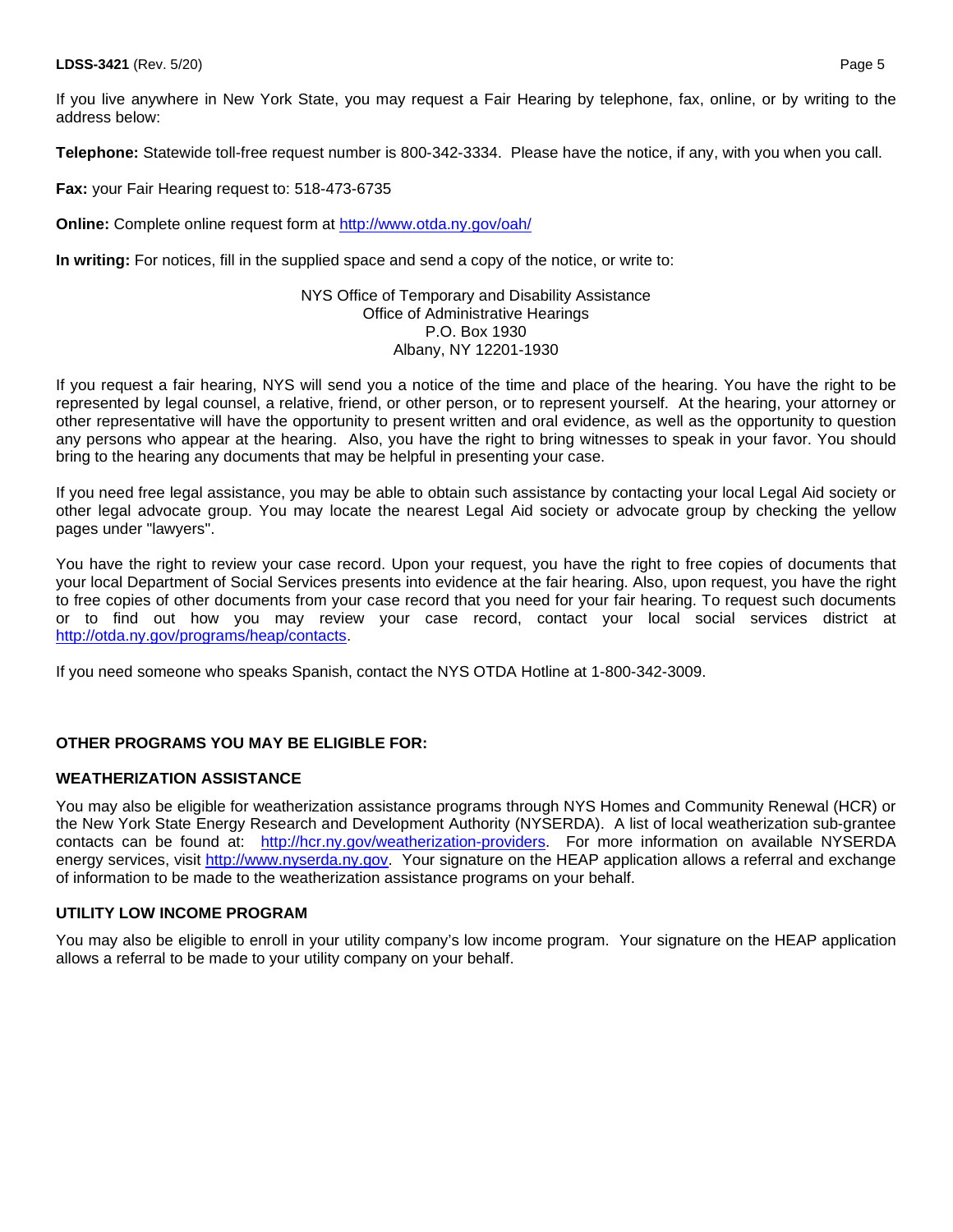# **TYPES OF ACCEPTABLE DOCUMENTATION**

# **RESIDENCE (Where you now live)**

- Current rent receipt with name and address of tenant and landlord or lease with name and address
- Water, sewage, or tax bill
- Homeowner's/Renter's Insurance Policy

# **IDENTITY**

You must provide one or more of the following for each person in your household:

- Driver's License
- Photo ID
- US Passport or Naturalization Certificate
- Birth Certificate or Baptismal Certificate\*
- Utility bill
- Mortgage payment books/receipts with address
- Validated Social Security Number\*
- Adoption Papers
- Hospital or Doctor's Records
- School Records
- Statement from another person\*

# **\*Two forms of proof required.**

# **SOCIAL SECURITY NUMBER**

You must provide a valid Social Security Number for each member of your household. If you or a member of your household does not have a Social Security Number, you must apply for one at the Social Security Administration.

# **VULNERABILITY**

You must provide one of the following for proof of vulnerability for a vulnerable member of your household (children under 6 years of age, adults 60 years of age or older, or anyone with a disability):

• Birth certificate

• SSA Award letter

- Baptismal certificate with date of birth
- Passport
- Driver's license
- Written statement of eligibility for benefits

**HEATING SITUATION**

If you pay a fuel or utility bill, provide a copy of your most recent fuel/utility bill or a statement from your vendor. If you do not pay for heat, provide a current rent receipt with name and address of tenant and landlord, lease with name and address, or statement from your landlord that indicates heat is included in your rent.

# **INCOME**

- Pay stubs for the most recent four (4) weeks
- If self-employed, business records for the most recent three (3) months or your filed federal tax return for the current year, including all applicable schedules.
- Rental income/expenses for previous three (3) months or your filed federal tax return for the current year, including all applicable schedules.
- Child support or alimony/spousal support
- Interest/Bank/Dividend or Tax Statement
- Statement from roomer/boarder

# **RESOURCES (For emergency benefit applications only)**

- Cash
- Stocks/bonds
- Checking, savings, and/or CD account balances
- Annuity
- **COPY OF AWARD LETTER OR OFFICIAL CORRESPONDANCE FOR THE FOLLOWING:**
- Social Security/Supplemental Security Income (SSI)
- Veteran's Benefits
- Pensions
- Worker's Compensation/Disability
- Unemployment Insurance Benefits

- IRA accounts
- Lump sums from sale of property or insurance settlements.

**Applications for Heating Equipment Repair and Replacement require additional documentation. If you are applying for this component, you will be given a separate list of documentation you need to provide.**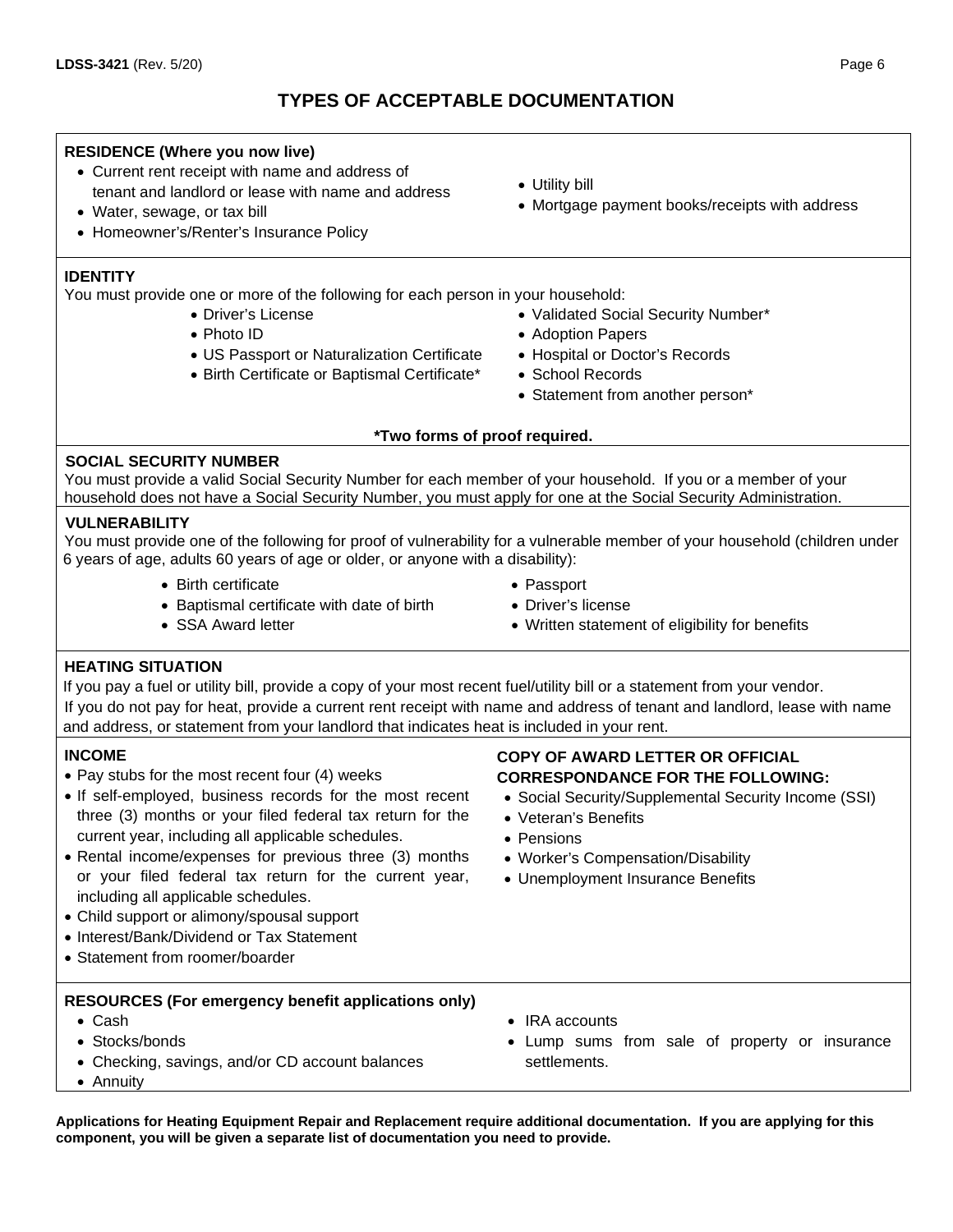# **NYS Agency-Based Voter Registration Form**

|    | "If you are not registered to vote where you live now, would you<br>like to apply to register here today?"<br>VES If you checked YES, please complete the<br><b>VOTER REGISTRATION APPLICATION below</b><br><b>NO</b> because I choose not to register OR<br>I am already registered at my current address OR<br>I asked for and received a mail registration form<br>Signature<br><b>Please Print Name</b> |                                                                                           | If you do not check<br>any box, you will<br>be considered to<br>have decided not<br>to register to vote<br>at this time.<br>Date |                                                                                                                                                                                                                                                                                                                                                                                                                                                                                                                                   | Important!<br>Applying to register or declining to register to vote will not affect the<br>amount of assistance that you will be provided by this agency.<br>If you would like help filling out the voter registration application form,<br>we will help you. The decision whether to seek or accept help is yours.<br>You may fill out the application form in private.<br>Información en español: si le interesa obtener este formulario en español,<br>Ilame al 1-800-367-8683<br>中文資料:若您有興趣索取中文資料表格,請電: 1-800-367-8683<br>한국어: 한국어 한국어 양식을 원하시면 1-800-367-8683<br>으로 전화 하십시오.<br>যদিআপনিএইফর্মটিংরেজীতেপেডোনতাহলে 300.367.3683<br>নম্বরে ফোন করুন |          |                                                                                                                                                                                                                                               |  |  |  |  |
|----|-------------------------------------------------------------------------------------------------------------------------------------------------------------------------------------------------------------------------------------------------------------------------------------------------------------------------------------------------------------------------------------------------------------|-------------------------------------------------------------------------------------------|----------------------------------------------------------------------------------------------------------------------------------|-----------------------------------------------------------------------------------------------------------------------------------------------------------------------------------------------------------------------------------------------------------------------------------------------------------------------------------------------------------------------------------------------------------------------------------------------------------------------------------------------------------------------------------|-------------------------------------------------------------------------------------------------------------------------------------------------------------------------------------------------------------------------------------------------------------------------------------------------------------------------------------------------------------------------------------------------------------------------------------------------------------------------------------------------------------------------------------------------------------------------------------------------------------------------------------------------------|----------|-----------------------------------------------------------------------------------------------------------------------------------------------------------------------------------------------------------------------------------------------|--|--|--|--|
|    | <b>VOTER REGISTRATION APPLICATION</b> (instructions on back)<br>Please print or type in blue or black ink<br>$\Box$ Yes, I need an application for an Absentee Ballot<br>Yes, I would like to be an Election Day worker                                                                                                                                                                                     |                                                                                           |                                                                                                                                  |                                                                                                                                                                                                                                                                                                                                                                                                                                                                                                                                   |                                                                                                                                                                                                                                                                                                                                                                                                                                                                                                                                                                                                                                                       |          |                                                                                                                                                                                                                                               |  |  |  |  |
| 1  | Are you a U.S. citizen?<br><b>YES</b><br>If you answered NO, do not complete this form<br>Last Name                                                                                                                                                                                                                                                                                                         | 2<br>election?<br><b>First Name</b>                                                       |                                                                                                                                  | A) Will you be 18 years old on or before election day? TYES TNO<br><b>For Board Use Only</b><br>B) Are you at least 16 years of age and understand that you must be 18<br>years of age on or before election day to vote, and that until you will<br>be eighteen years of age at the time of such election your registration<br>will be marked "pending" and you will be unable to cast a ballot in any<br>ΠYES∏NO<br>If you answered NO to both of the prior questions, you cannot register to vote.<br>Middle Initial<br>Suffix |                                                                                                                                                                                                                                                                                                                                                                                                                                                                                                                                                                                                                                                       |          |                                                                                                                                                                                                                                               |  |  |  |  |
| 3  | Address where you live (do not give P.O. box)                                                                                                                                                                                                                                                                                                                                                               |                                                                                           | Apt. No.                                                                                                                         |                                                                                                                                                                                                                                                                                                                                                                                                                                                                                                                                   | City/Town/Village                                                                                                                                                                                                                                                                                                                                                                                                                                                                                                                                                                                                                                     | Zip Code | County                                                                                                                                                                                                                                        |  |  |  |  |
| 4  |                                                                                                                                                                                                                                                                                                                                                                                                             |                                                                                           |                                                                                                                                  |                                                                                                                                                                                                                                                                                                                                                                                                                                                                                                                                   |                                                                                                                                                                                                                                                                                                                                                                                                                                                                                                                                                                                                                                                       |          |                                                                                                                                                                                                                                               |  |  |  |  |
| 5  | Address where you get your mail (if different than above)                                                                                                                                                                                                                                                                                                                                                   |                                                                                           | P.O. Box, Star Route, etc.                                                                                                       |                                                                                                                                                                                                                                                                                                                                                                                                                                                                                                                                   | Post Office<br>Zip Code                                                                                                                                                                                                                                                                                                                                                                                                                                                                                                                                                                                                                               |          |                                                                                                                                                                                                                                               |  |  |  |  |
| 6  | Date of Birth<br>7                                                                                                                                                                                                                                                                                                                                                                                          | Gender (optional)                                                                         | Telephone (optional)<br>8                                                                                                        |                                                                                                                                                                                                                                                                                                                                                                                                                                                                                                                                   | Email (optional)                                                                                                                                                                                                                                                                                                                                                                                                                                                                                                                                                                                                                                      |          |                                                                                                                                                                                                                                               |  |  |  |  |
| 10 | The last year you voted<br>Your address was (give house number, street and city)<br>Under the name (if different from your name now)<br>In county/state                                                                                                                                                                                                                                                     |                                                                                           |                                                                                                                                  |                                                                                                                                                                                                                                                                                                                                                                                                                                                                                                                                   | <b>ID Number</b> (Check the applicable box and provide your number)<br>$\Box$ Last four digits of your Social Security number $\Box$ $\Box$<br>I do not have a New York State DMV or Social Security number                                                                                                                                                                                                                                                                                                                                                                                                                                           |          |                                                                                                                                                                                                                                               |  |  |  |  |
| 11 | <b>Political Party</b><br>I wish to enroll in a political party<br>$\Box$ Democratic party<br>$\Box$ Republican party<br>$\Box$ Conservative party<br>$\Box$ Working Families party<br>$\Box$ Green party<br>I do not wish to enroll in any political party and wish to be an independent voter<br>$\Box$ No party                                                                                          | $\Box$ Libertarian party<br>$\Box$ Independence party<br>$\Box$ SAM party<br>$\Box$ Other |                                                                                                                                  | 12                                                                                                                                                                                                                                                                                                                                                                                                                                                                                                                                | Affidavit: I swear or affirm that<br>I am a citizen of the United States.<br>the election.<br>I will meet all requirements to register to vote in New York State.<br>$\bullet$<br>This is my signature or mark on the line below.<br>$\bullet$<br>Signature or Mark in ink                                                                                                                                                                                                                                                                                                                                                                            |          | I will have lived in the county, city or village for at least 30 days before<br>The above information is true, I understand that if it is not true, I can be<br>convicted and fined up to \$5,000 and/or jailed for up to four years.<br>Date |  |  |  |  |

# (Optional) Register to donate your organs and tissues

| Last Name         |                   |                      |               |     |
|-------------------|-------------------|----------------------|---------------|-----|
| <b>First Name</b> |                   | Middle Initial       | <b>Suffix</b> |     |
| <b>Address</b>    |                   |                      |               |     |
| Apt Number        | City/Town/Village |                      | Zip Code      |     |
| <b>Birth Date</b> |                   | Gender<br>M          | $\mathsf{F}$  |     |
| Eye Color         |                   | Height               | Ft.           | In. |
| Email             |                   | DMV or ID NYC Number |               |     |

• 16 years of age or older

• Consent to donate all of your organs and tissues for transplantation, research, or both;

By signing below, you certify that you are:

- Authorizing the Board of Elections to provide your name and identifying information to NYS Donate Life Registry for enrollment;
- And authorizing the Registry to allow access to this information to federally regulated organ procurement organizations and NYS-licensed tissue and eye banks and others approved by the NYS Commissioner of Health hospitals upon your death.

 $Signature$ 

Ne

/ /